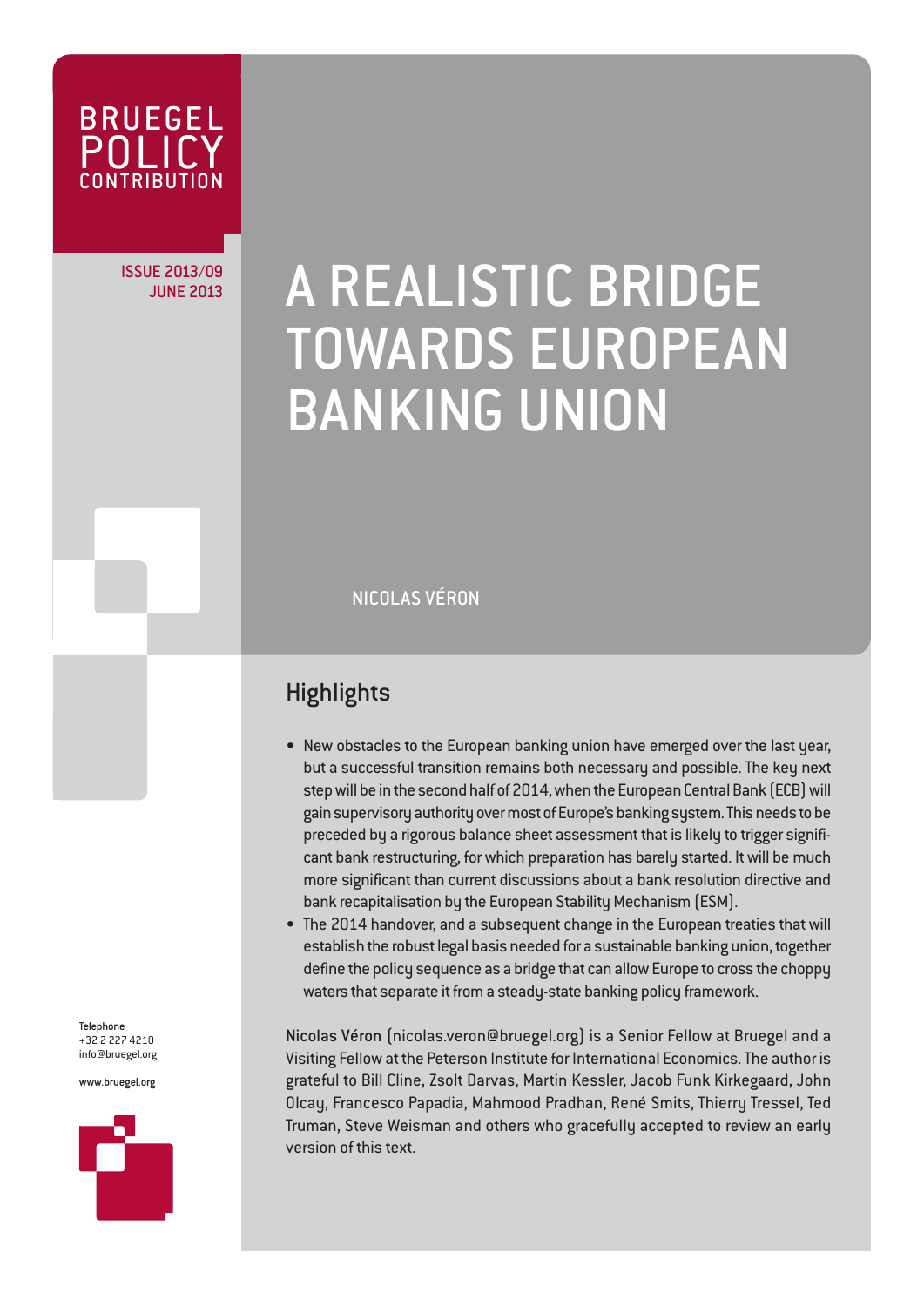BRUEGEL

## A REALISTIC BRIDGE TOWARDS EUROPEAN BANKING UNION

#### NICOLAS VÉRON, JUNE 2013

EUROPEAN LEADERS TOOK A RADICAL STEP when they announced in late June 2012 the start of a transfer of the key instruments of banking policy to the European level, or 'banking union'. Inevitably, obstacles are appearing as the implications of this decision become apparent. Measured against commitments specified in December 2012, all elements of the banking union agenda are behind schedule. Worse, there is growing doubt about the euro-area leaders' proclaimed *"imperative to break the vicious circle between banks and sovereigns"* – the financial feedback and related fragmentation of the European financial space that has been observed since at least mid-2011, also known as the 'doom loop'.

This Policy Contribution argues that a successful transition towards European banking union is both necessary and possible, but requires a clearer acknowledgment of the policy sequence than has been apparent in most public and policy discussions so far. Specifically, the importance and complexity of the handover of supervisory authority over most of Europe's banking system to the European Central Bank (ECB), expected in the second half of 2014, appears underestimated in much of the current debate. This handover will be preceded by a comprehensive assessment of bank balance

sheets, which in turn implies the negotiation and execution of restructuring plans for those banks that the assessment process finds to be severely undercapitalised. Botched assessments would be severely detrimental to the ECB's credibility and, by implication, to euro-area stability. Bank restructurings will inevitably be contentious and will require careful preparation, for which no clear framework exists at this point.

This 2014 handover is the first of two foundation stones that will define the eventual success or failure of the banking union project, on which the sustainability of the euro itself crucially depends. The second foundation stone, unlikely to be set down in the short term, will be a change in the European treaties that will establish the robust legal basis needed for a sustainable banking union and for interdependent components of Europe's 'fourfold agenda', which also includes fiscal union, economic union, and political union. Together, these two foundation stones suggest the image of a bridge that would allow Europe to cross the choppy waters that separate it from a sustainable policy framework.

Short-term policy efforts should focus on the first span of the bridge, namely the combination of



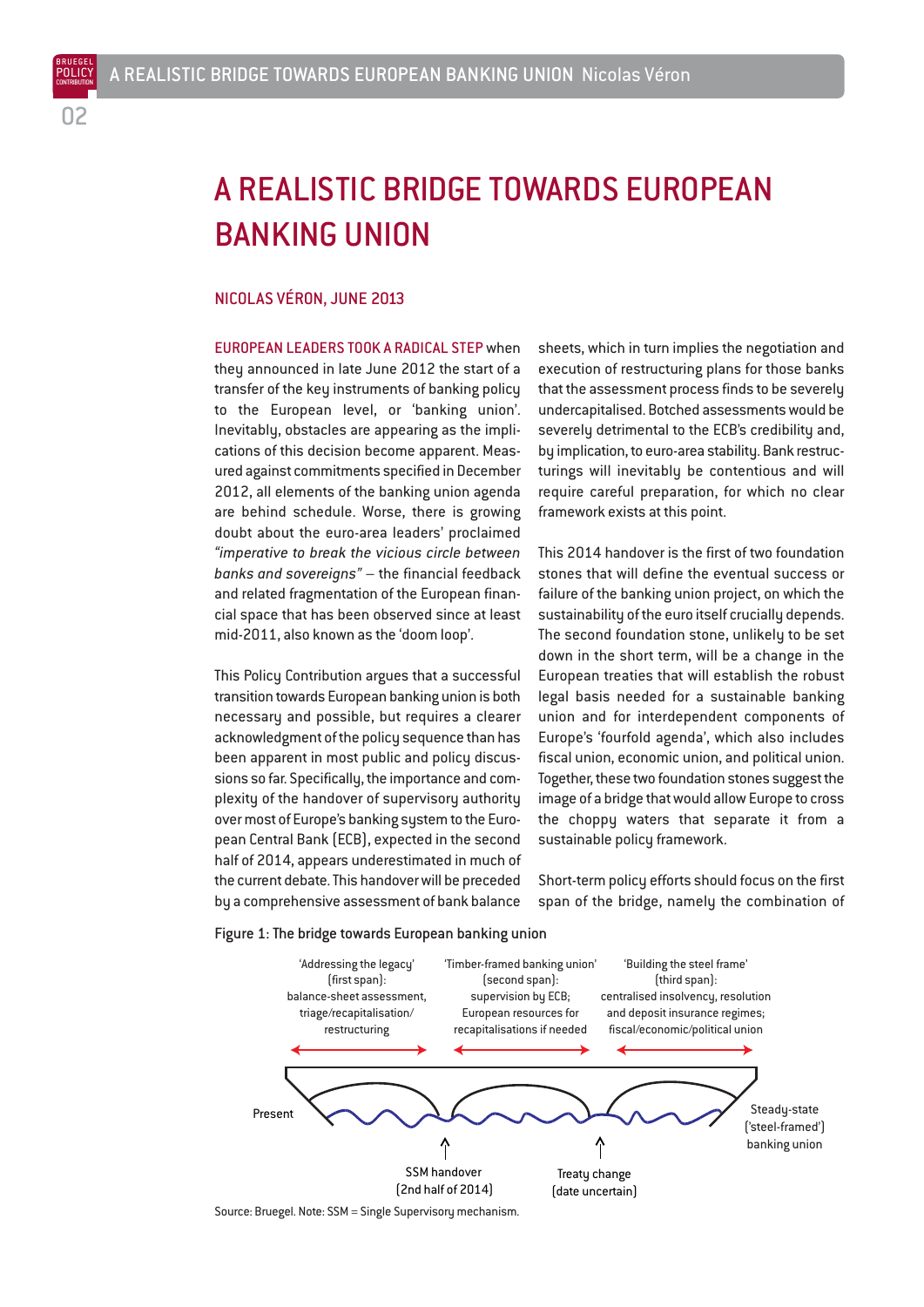ECB-led balance sheet assessment and restructuring of weaker banks that is needed for a successful handover of supervisory authority in 2014. Time is short. Given the centrality of Germany's domestic politics in Europe's current policymaking process, no major progress is likely to be achieved before that country's general election on 22 September 2013. This implies that the last three months of 2013 will be crucial to address unresolved policy challenges, and thus maximise the chances of restoring trust in Europe's banking system and fostering economic recovery.

#### TWO FOUNDATION STONES: 2014 HANDOVER, TREATY CHANGE

The complexity of the banking union agenda made it impossible from the start to imagine that it could be completed in a single step. The harmonisation of Europe's banking policy framework started well before the crisis, and the decisions made so far fall well short of a banking union. Sound thinking about banking union needs to integrate both the long-term, steady-state policy framework, and the transition that may get Europe from here to there. The German Finance Minister has expressed this double concern by referring to a *"timber-framed banking union"* that would eventually be replaced by a *"steel-framed"* one (Schäuble, 2013).

Thus, it is useful (though obviously simplistic) to think of the future sequence based on two key foundation stones. The first will be laid when the credibility and effectiveness of the transition towards banking union is first meaningfully tested: this will happen ahead of the 2014 handover of supervisory authority to the ECB. The second will be laid when the steady-state framework is decided on, which is dependent on a treaty change. Thus the image of a bridge, in which each of these foundation stones underpins a separate pile. The usefulness of this imagery is that it helps identify the different challenges of each different phase of the project – ie, each span of the bridge (Figure 1).

The first span, in late 2013 and 2014, is likely to be the shortest but carries major risks and opportunities because the execution of the handover will determine all later steps of the banking union endeavour. It is the phase in which the 'legacy' of past supervisory failures will be addressed, a painful process that is further analysed below. Policy decisions in that first phase must establish that (1) the ECB can be an effective supervisor, and that (2) the banking union project can help mitigate or break the doom loop. If one of these conditions is not met, the later phases of the project, no matter how well designed, are unlikely to succeed.

The second span, starting in late 2014 under the current timeline assumptions and until treaty change, is the 'timber-framed banking union' with a single supervisory mechanism in place, and an imperfect but workable arrangement that combines national resolution regimes with some form of central decision-making. By necessity, this framework will be less than fully consistent, because resolution regimes and deposit guarantee systems will remain largely dependent on diverse national arrangements, even though supervision is supranational, and there is also a supranational overlay for resolution decisions and funding<sup>1</sup>.

The third span, after the treaty change, holds the promise of resolving these tensions with a consistent European banking policy framework. It will mark the construction of the permanent, 'steel-framed' banking union. Given the extensive nature of the changes involved, this phase can be expected to last a number of years before the steady-state is fully established.

This is a long-haul project that will require much continuity of purpose. The next sections explore it in more detail, starting from the end with the need for treaty change, and moving backwards to identify conditions for a potentially successful transition.

1. The assumption is made here that no major policy initiatives will be needed in the area of deposit insurance, for either the first or second span of the bridge. This is based on the fact that disorderly deposit flights have not occurred in Europe so far despite sizeable confidence shocks. This remains an optimistic assumption though.

03

BRUEGEL

*'Sound thinking about banking union needs to integrate both the long-term, steady-state policy framework, and the transition. The German Finance Minister has expressed this by referring to a "timber-framed banking union" that would eventually be replaced by a "steel-framed" one.'*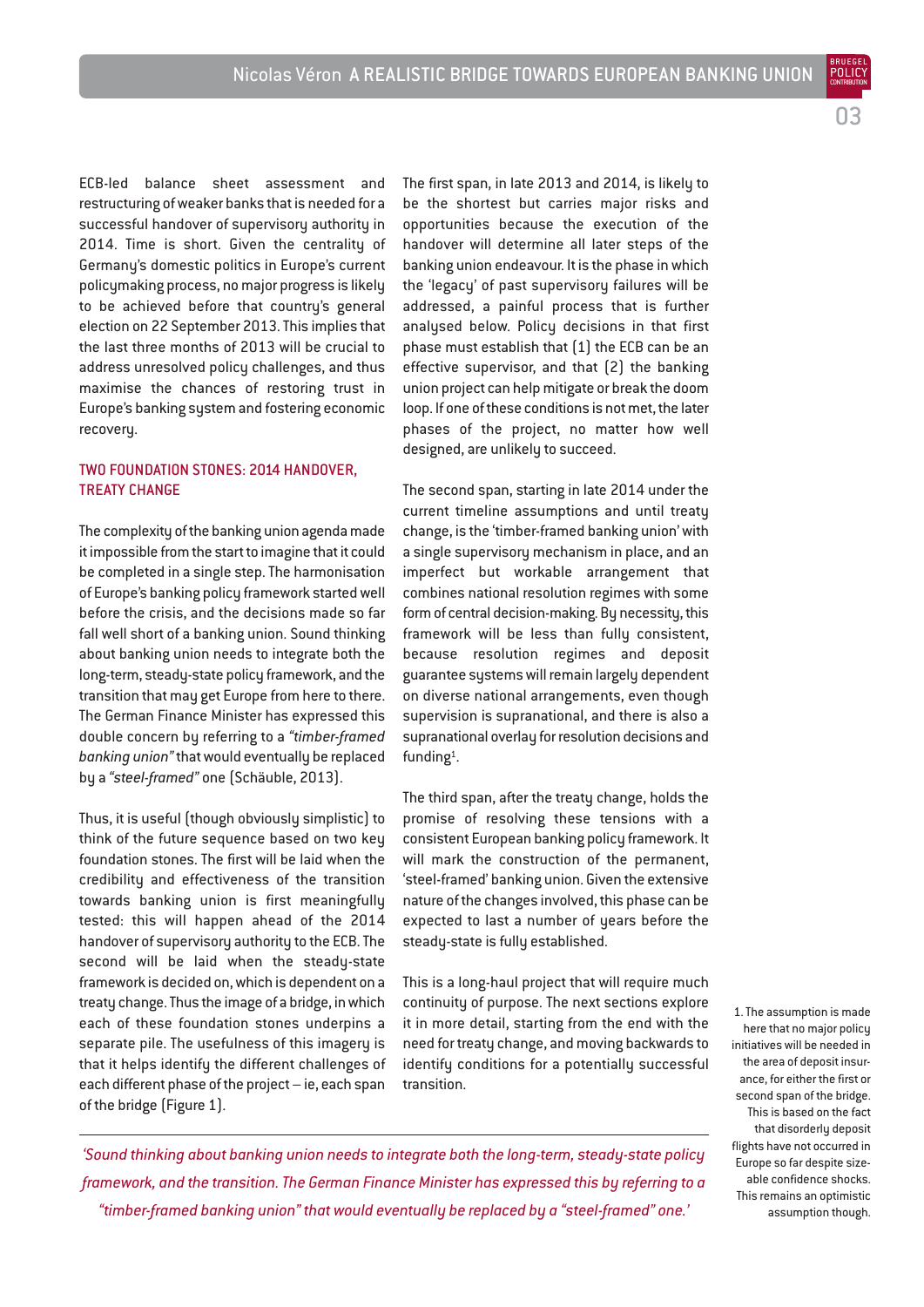2. Respectively: (1) the Basel Accords, including Basel III, issued by the Basel Committee on Banking Supervision since 1988; (2) the *Core Principles for Effective Banking Supervision*, also issued by the Basel Committee since 1997; (3) the *Key Attributes of Effective Resolution Regimes for Financial Institutions*, first issued by the Financial Stability Board (FSB) in 2011; and (4) the *Core Principles for Effective Deposit Insurance Systems*, issued jointly by the Basel Committee and the International Association of Deposit Insurers in 2008.

04

3. With the exception of AML/CFT, these additional policy areas are not standardised or coordinated at the international level to the same extent as the four previously listed.

4. The inclusion of common deposit insurance in this list was controversial in EU policy circles until early 2013 but has been recently endorsed by prominent European policymakers as a long-term prospect. See eg Jim Brunsden and Rebecca Christie, 'Dijsselbloem Says EU Needs Long-Term Common Deposit Backstop', *Bloomberg News*, 7 May 2013.

5. Euro Area Summit Statement, 29 June 2012; European Council Conclusions, 18 October 2012, item 12; European Council Conclusions, December 14, 2012, item 10.

#### THE BANKING UNION PROJECT SO FAR

The banking union concept stems from the tension between the EU single market in financial services, and the continued conduct of most banking policy at national level. The EU has a unique degree of regional financial integration. But this has not been matched by corresponding adaptations of the banking policy framework, despite partial efforts towards regulatory harmonisation and supervisory coordination. In principle, the case for banking union thus predates the crisis (eg Cihak and Decressin, 2007; Véron, 2007).

The trigger for banking union was the euro-area crisis, and especially the realisation that the lack of European banking policy integration led to a fragmentation of the euro area's financial space in times of instability. Policy and financial interdependencies between individual member states and the banks headquartered in them created a sharp correlation between their respective funding conditions, or 'doom loop' (eg Véron, 2011; Marzinotto *et al*, 2011). Thus, identical borrowers in different euro-area countries could not have identical access to credit, and the ECB's single monetary policy was transmitted differently to businesses in different member states.

In the longer term, a functioning banking union requires four pillars that correspond to the key components of banking policy in a developed financial environment: (1) prudential regulation of banks, covering bank capital, leverage, liquidity and risk management; (2) banking supervision; (3) bank resolution, which involves both a decision-making process and, to the extent that orderly resolution may entail a cost, a funding mechanism; (4) deposit insurance. The scope of each of these pillars corresponds to a growing body of international standards issued by global financial authorities hosted by the Bank for International Settlements in Basel<sup>2</sup>.

This list should not be considered exhaustive. Other policy areas relevant to a banking union include competition policy applied to the banking sector, including state aid control in the EU; 'conduct-of-business' regulation and supervision, including consumer protection and anti-money laundering/combating the financing of terrorism (AML/CFT) policy; and also taxes that apply to financial services and/or institutions, or even housing market policy, which experience suggests has significant impact on banking system stability<sup>3</sup>. However, the four pillars listed above together represent a now widely accepted consensus view on what the indispensable components of a banking union are (Cihak & Decressin, 2007; Fonteyne *et al*, 2010; Pisani-Ferry *et al*, 2012; Goyal *et al*, 2013; Coeuré, 2013)4.

The decision to move towards EU banking union coalesced in April and May 2012 (Véron, 2012) and led to the landmark Euro Area Summit Statement of 29 June 2012, which starts with the motivation for breaking the doom loop (*"We affirm that it is imperative to break the vicious circle between banks and sovereigns"*). These words were repeated in subsequent summit declarations in 20125. The June 2012 declaration included the commitment to establish a Single Supervisory Mechanism (SSM), with direct supervisory authority over Europe's banking system being handed over to the ECB; and the future possibility, *"when an effective SSM is established,"* of direct recapitalisation of individual banks by the European Stability Mechanism (ESM, the common fund set up in 2012 by the 17 euro-area members). In December 2012, EU leaders agreed to complement the SSM with a Single Resolution Mechanism (SRM). EU legislation establishing the SSM (SSM Regulation) was finalised with four changes from the European Commission's initial proposal published in September 2012: at the insistence of Germany, most smaller banks with less than €30 billion in assets were exempted from direct supervision by the ECB and remain under national oversight; non-euro area EU member states may join the SSM as participating member states; the European Parliament gained additional powers over appointments of the Chair and Vice-Chair of the newly formed Supervisory Board that would coordinate bank supervision within the ECB; and the planned handover of authority to the ECB was delayed from the initially envisaged date of 1 March 2014 to the summer or autumn of 2014.

Simultaneously, the EU has initiated further efforts to harmonise its bank regulatory, resolution and deposit insurance framework. This includes the adoption of the Capital Requirements Regulation (CRR) and fourth Capital Requirements Directive (CRD4); the ongoing legislative discussion on a Bank Recovery and Resolution Directive (BRRD), initially proposed by the European Commission in early June 2012, only weeks before the decision to start the shift towards banking union; and the parallel legislative discussion of a Deposit Guarantee Scheme (DGS) Directive, initially proposed by the European Commission in 2010 but long stalled. It must be noted, however, that none of these texts represents completion of the banking union agenda. CRD4 still gives significant discretion to national supervisory authorities in some areas and further steps will be needed to reach the stated objective of a true *"single rulebook"* (de Larosiere, 2009).The BRRD and DGS directive refer to national, not European, insolvency regimes, special resolution regimes for banks, and deposit guarantee systems, with an aim at harmonisation and convergence but not supranational integration.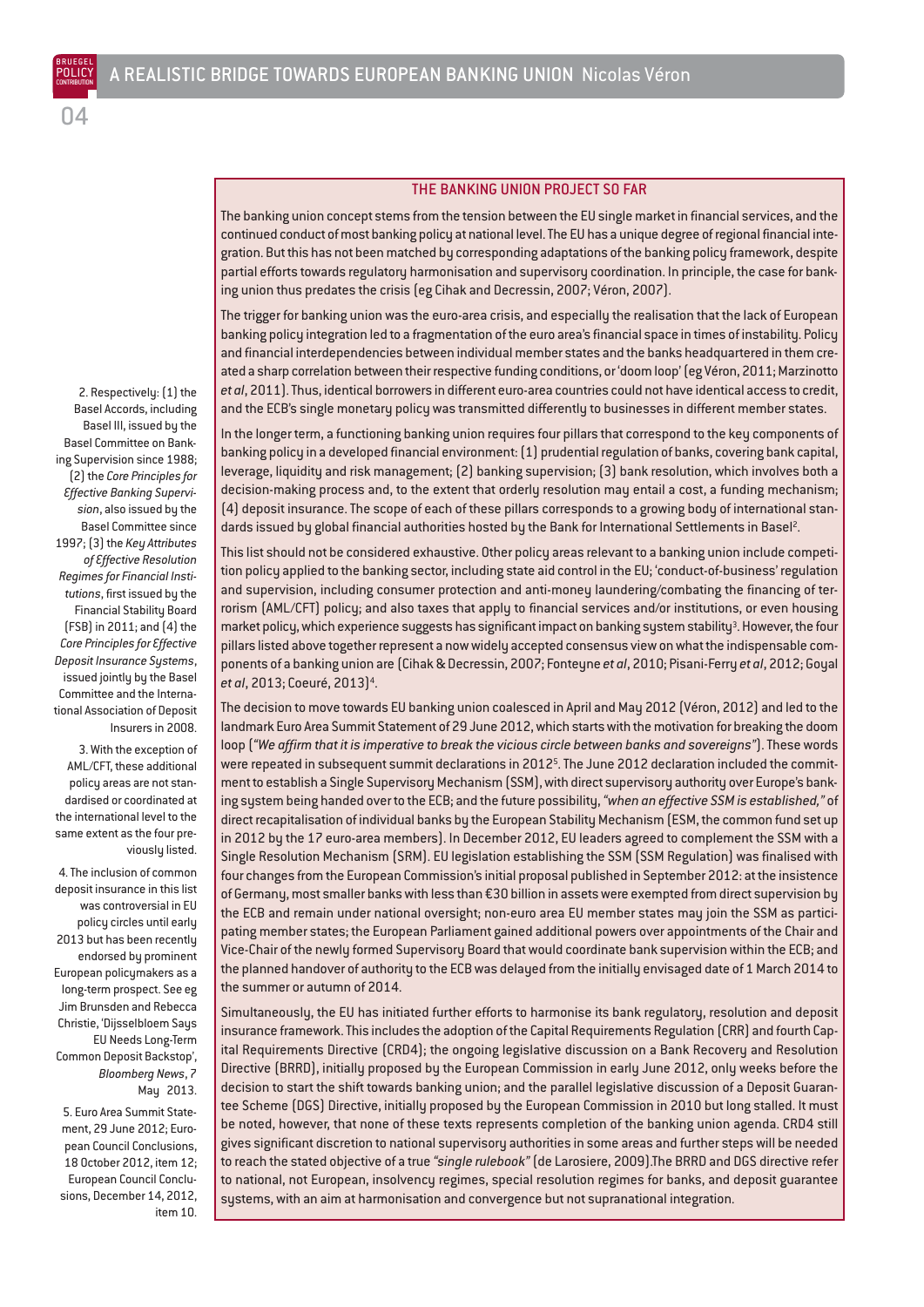POLIC

#### TREATY CHANGE WILL BE NEEDED – BUT NOT NOW

To understand why a sustainable banking union cannot be completed within the legal framework defined by the current European treaties – known as the Treaty on European Union (TEU) and Treaty on the Functioning of the European Union (TFEU) and respectively based on the Maastricht Treaty (1991) and the initial Rome Treaty (1957) – it is useful to refer to the four banking union pillars as introduced above.

- 1 Prudential regulation of banks is not yet harmonised, even after the landmark adoption of the Capital Requirements Regulation. However, in principle full harmonisation in this area is possible on the basis of Article 114 TFEU, which forms the basis for Single Market legislation.
- 2 On supervision, Article 127(6) TFEU provides the legal basis for the Single Supervisory Mechanism and most legal scholars appear to consider this basis robust. There are four limitations associated with this article however:
	- It enables the Council to *"confer specific tasks upon the ECB concerning policies relating to the prudential supervision of credit institutions and other financial institutions"*, implying that some other supervisory tasks must remain at the national level;
	- It explicitly excludes *"insurance undertakings"* from the scope of ECB supervision;
	- As it is part of Title VIII TFEU on Economic and Monetary Union and specifically designates the ECB as supervisory authority, it makes it difficult to grant non-euro area EU countries equal status in the governance of the supervisory system (the SSM Regulation attempts to square this circle but cannot achieve it entirely);
	- As the ECB's own governance is built to address the necessities of monetary policy, it subordinates supervision to the ECB's decision-making bodies as designated in the Treaty, namely the Governing Council and Executive Board, and to the European System of Central Banks' *"primary objective (...) to maintain price stability"* (Article 127(1) TFEU).

None of these limitations prevents the establishment of the SSM and its subsequent build-up, but each of them may conceivably be reconsidered in a future treaty revision. The fourth limitation is of particular concern to those who believe that there might be conflicts between the objectives of monetary policy and supervisory policy. There is no universal consensus on this issue (eg Pisani-Ferry *et al*, 2012; Wymeersch, 2013). Many countries have separated banking supervision from central banks, either partly (eg Japan, US) or nearly entirely (eg Australia, Canada, China, Sweden, Switzerland). Other jurisdictions have kept supervisory and monetary policy functions under a single roof (eg Hong Kong, Saudi Arabia, Singapore). In the United Kingdom, separation was introduced in the late 1990s and then reversed in the early 2010s<sup>6</sup>.

3 Resolution authority, unlike supervision, is not explicitly referred to in the treaties. Moreover, any special resolution regime for banks is defined as an alternative to insolvency. Thus, a genuine European bank resolution regime, unlike the coordination mechanism involving national resolution regimes that is currently envisaged in the SRM debate, would require a matching European insolvency regime, at least for banks if not for other companies (Veron & Wolff, 2013). But insolvency is a national competence under current treaties – unlike in the United States, where under article 1, section 8 of the US Constitution, bankruptcy is one of a limited list of explicitly federal competences.

Moreover, to the extent that a resolution authority needs to be backed by fiscal authority to be credible, it may be argued that a European fiscal authority is required to establish a European resolution authority. This link is however less direct than for the next item, deposit insurance.

4 Any deposit insurance system, even when prefunded by the banking sector, requires a government guarantee, which may be implicit but must be credible, to fulfill its trustenhancing function. Thus, a European level of deposit insurance cannot be credibly envisaged without a European fiscal capacity.

6. Euro-area countries have a special status in this debate as their national central banks are bound by their membership of the Eurosystem and thus the scope for conflict between supervision and monetary policy at the national level is limited. Most euro-area countries do not have supervisory authorities separate from the national central bank, but there are exceptions, including BaFin in Germany.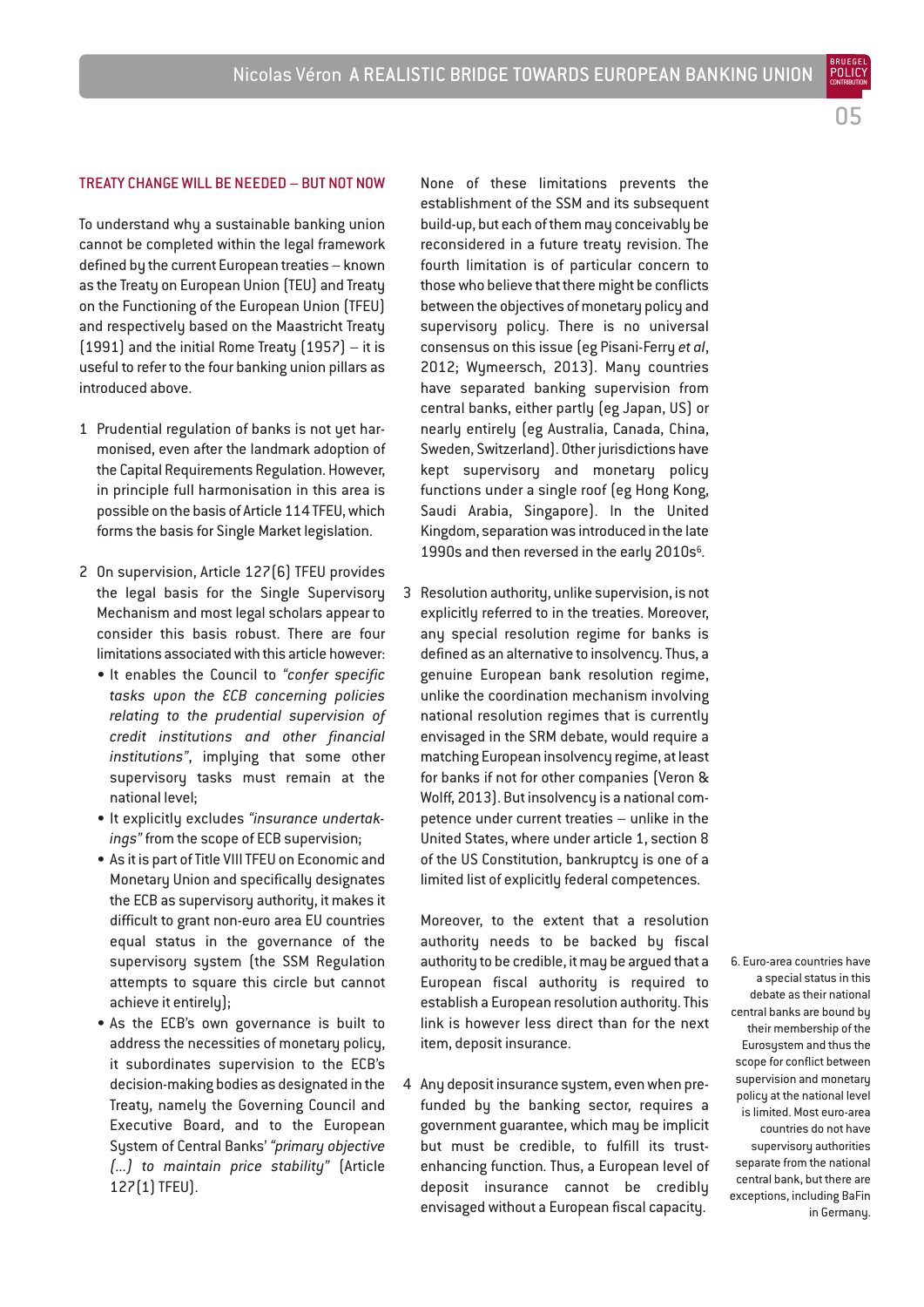**CONTRIBUTION** 06

POLICY

In other words, and even leaving aside adjustments to the SSM that may be deemed important, a future 'steel-framed' banking union will require, among other things, a European fiscal capacity, a European insolvency regime for banks, and a European resolution authority. None of these is explicitly provided for in the current treaties.

Two existing articles of the TFEU might provide a potential implicit basis for part of this agenda, but arguably not for all of it and certainly not without controversy. Article 114 TFEU on the European Internal Market may provide a basis for a resolution authority, as it did for the creation of the European Banking Authority (EBA) and other European Supervisory Authorities (ESAs) in January 2011, and earlier for European bodies such as the European Aviation Agency or the European Medicines Agency. However, the Meroni jurisprudence of the European Court of Justice<sup>7</sup> places limits on the decision-making discretion that such agencies may enjoy, which could prove incompatible with the autonomy required for an effective resolution and/or deposit insurance body. Article 352 TFEU, also known as the 'flexibility clause', states that *"If action by the [European] Union should prove necessary, within the framework of the policies defined in the Treaties, to attain one of the objectives set out in the Treaties, and the treaties have not provided the necessary powers, the Council, acting unanimously on a proposal from the Commission and after obtaining the consent of the European Parliament, shall adopt the appropriate measures"*. A literal reading of this article suggests ample scope for the introduction of new policies and instruments, given the breadth of the *"policies defined in the Treaties"* and the *"objectives set out in the Treaties"*. However, there is a widespread reluctance among member states to interpret this article in an extensive manner, and the European Court of Justice has also occasionally placed limits on what it believes is the possible use of this flexibility clause.

Similarly, it is doubtful that the agenda described above can be entirely delivered on with one or several separate intergovernmental treaties outside of the EU framework, as was the case with the Treaty establishing the ESM (February 2012) and the Treaty on Stability, Coordination and Governance in the Economic and Monetary Union (the so-called Fiscal Compact, March 2012). This is because of the need for resolution, insolvency and fiscal policy to be subject to adequate judicial review and political scrutiny. The interdependencies needed between these policies and the EU institutional framework as established by the TEU and TFEU are likely to be too pervasive to be practically handled in distinct treaties.

A separate question is if the needed treaty changes can be achieved through the 'simplified revision procedures' introduced by the Lisbon Treaty and specified in Article 48(6) TEU. The 'ordinary revision procedure' (Article 48(2) to (5) TEU) requires an intergovernmental conference, and in some cases a Convention, to make amendments to the Treaties, and the amendments must then be *"ratified by all the Member States in accordance with their respective constitutional requirements"*. By contrast, the simplified procedures, while also requiring unanimity of member states, only require a decision of the Council, not a Convention or intergovernmental conference. Such a decision must be *"approved by the Member States in accordance with their respective constitutional amendments,"* which at least in some member states lowers the procedural bar compared to 'ratification', which might require a parliamentary vote and/or referendum. The simplified procedures can only apply to Part 3 of the TFEU, and the corresponding changes *"shall not increase the competences conferred on the [European] Union in the Treaties"*. But it is difficult to see how at least some aspects of the above agenda could be construed as not increasing the EU's competences. Thus, the simplified revision procedures of Article 48(6) TEU could at best be used only for part but not all of the agenda to establish a steady-state banking union.

7. Judgment of the European Court of Justice, Meroni & Co., Industrie Metallurgiche S.A.S. v High Authority of the European Coal and Steel Community, 13 June 1958.

*'It is doubtful that the banking union agenda can be entirely delivered on with intergovernmental treaties outside of the EU framework. This is because of the need for resolution, insolvency and fiscal policy to be subject to adequate judicial review and political scrutiny.'*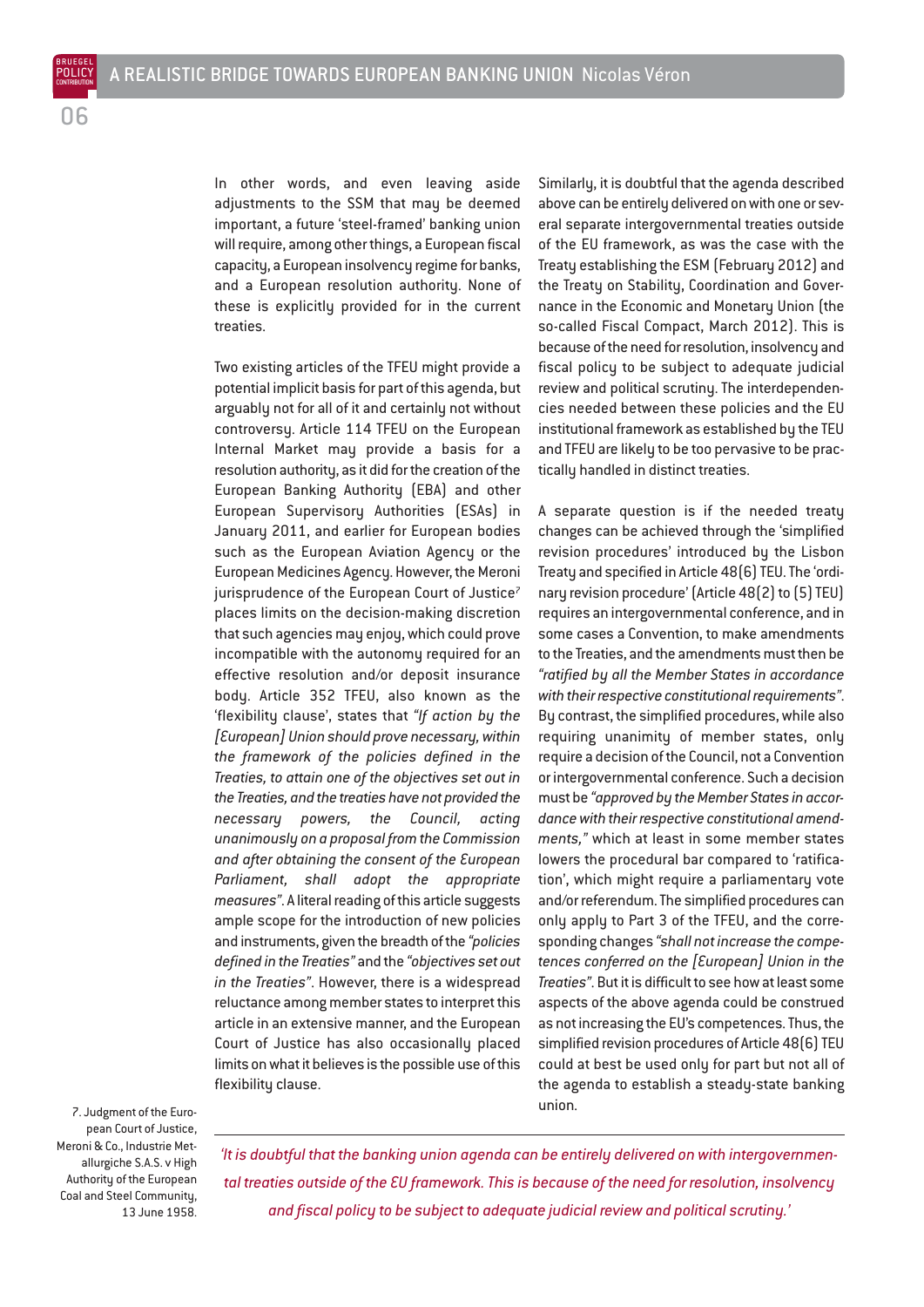In sum, changes to the European Treaties appear to be an inescapable step on the path towards permanent banking union, and are likely to require the ordinary revision procedure with all its implications for negotiation and ratification.

Moreover this analysis is based on a narrow determination of the changes needed. Considered from a broader perspective, the consolidation of authority at the European level implied by banking union cannot be sustainable without a parallel enhancement of the empowerment of European citizens in European institutions through adequate channels of representation and accountability, or political union. In addition and also in a long-term view, a sustainable banking union may entail further policy integration in other areas than banking policy defined in a narrow sense, including housing policy and various aspects of tax policy. The upshot, to use categories that became widespread in the European public policy debate in 2012, is that banking union cannot be separated from parallel and significant progress towards fiscal union, economic union, and political union. This 'fourfold agenda' cannot be achieved in one step, but nor can any of its components be completed in isolation from the others (Véron, 2012).

After much discussion, European policymakers seem to have accepted both the inevitability of such future treaty change, and the need to envisage short-term steps towards banking union (the first two spans of the bridge) before such change can happen. In April 2013, EU member states declared that, in addition to implementing the conclusions of the European Council meeting of 14 December 2012 and thus establishing a Single Resolution Mechanism by 2014, *"they are also ready to work constructively on a proposal for Treaty change made in accordance with provisions of Article 48 TEU"*8. Separately in May 2013, a French-German joint declaration stated that *"a Single Resolution Mechanism (...) should be established on the basis of the current treaties"*9. These policy pronouncements are consistent with the recognition that the Treaties will eventually need to be changed, but also that it is premature to set a deadline or even a tentative timeframe for such changes, given the magnitude of the associated political and policy challenges.

#### THE 2014 HANDOVER AND PRE-HANDOVER ASSESSMENT

Before treaty change, the key milestone for banking union will be the handover of direct supervisory authority over the majority of Europe's banking system to the ECB<sup>10</sup>. At the time of writing, it appears likely that the SSM Regulation will be published in either July or September 2013. Given that the Regulation *"shall enter into force on the fifth day following that of its publication in the Official Journal of the European Union"* (Article 28 of the final compromise text of the SSM Regulation11) and that *"the ECB shall assume the tasks conferred on it (...) 12 months after the entry into force of the Regulation"*(Article 27(2)), the handover will be scheduled one year later. The working assumption used here is that the corresponding handover date will be in September 2014.

The ECB has an option to unilaterally delay the handover until after that date. Article 27(2) of the final compromise text of the SSM Regulation states that *"If (...) it is shown that the ECB will not be ready for exercising in full its tasks (...), the ECB may adopt a decision to set a date later than the one referred to in the first sub-paragraph to ensure continuity during the transition from national supervision to the SSM, and based on the availability of staff, the setting up of appropriate reporting procedures and arrangements with national supervisors"*. Exercising this delaying option carries risks in terms of the credibility of the entire process, but cannot be ruled out altogether. In the rest of this analysis however, the baseline assumption is that this delaying option will not be exercised.

The key to understanding the importance of the 2014 handover is to note that it will mark the end of a process (the first span of the bridge) as well as the start of a new phase (the second span).This is because the handover needs to be based on an assessment of the banks over which the ECB would assume supervisory authority, and this assessment will carry consequences. The quality of this assessment will be the first and crucial test of the credibility of the ECB in its supervisory capacity, and of the banking union endeavour more broadly.

8. Declaration of the Informal Meeting of [Finance] Ministers and [Central Bank] Governors, Dublin, 12 April 2013, Declaration by Member States, annexed to Revised Note of the Council of the European Union 8417/1/13 REV 1, 17 April 2013.

9. French-German joint declaration 'Together for a stronger Europe of Stability and Growth', 29 May 2013.

10. At least 130 banks will be directly supervised by the ECB. They are estimated to collectively represent more than 80 percent of euro-area banking assets, and more than 55 percent of total EU banking assets, even assuming that no country outside the euro area joins the SSM.

11. Council of the European Union Interinstitutional File 2012/0242 (CNS), 16 April 2013.

07 POLIC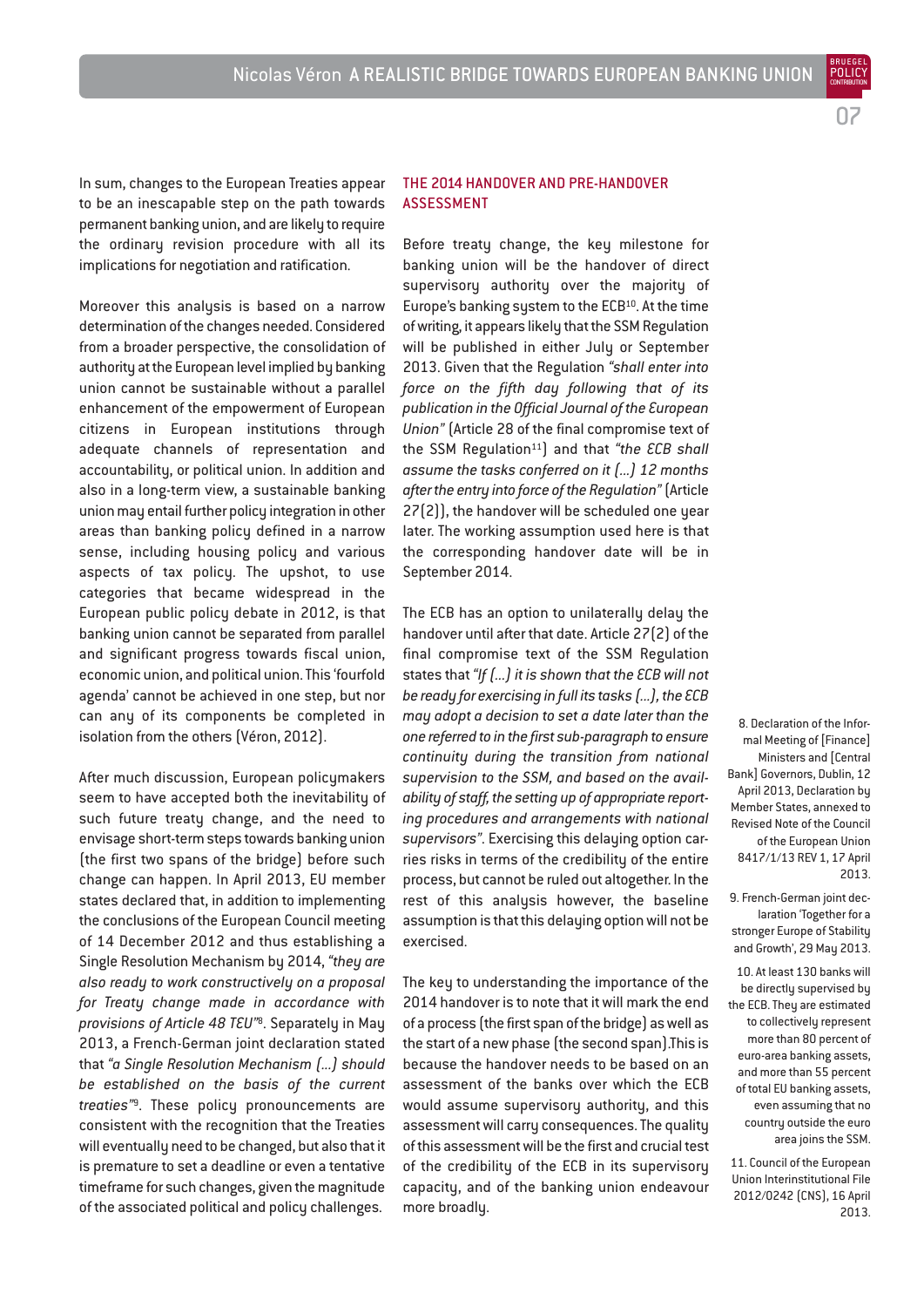BRUEGEL POLICY

> Article 27(4) of the SSM Regulation states that *"From the entry into force of the regulation [September 2013 in our baseline], in view of the assumption of its tasks [...], the ECB may require the competent authorities [national supervisors] of the participating Member States [in the SSM] and the persons referred to in Article 9 [individual banks and their staff] to provide all relevant information for the ECB to carry out a comprehensive assessment, including a balance-sheet assessment, of the credit institutions of the participating Member State. The ECB shall carry out such an assessment at least in relation to the credit institutions not covered by Article 5(4) [which means that all banks subject to the ECB's direct supervisory authority will be assessed]. The credit institution and the competent authority shall supply the information requested"*. Complementing this mandate, the European Banking Authority has indicated that it would conduct a new round of EUwide stress tests with a timetable in accordance with the ECB's assessment, and that national supervisors should start conducting *"asset quality reviews"* before the end of 2013<sup>12</sup>.

> The ECB's direct access to information under Article 27(4) of the SSM Regulation is a crucial enabler for the pre-handover assessment to constitute a credible process of 'triage' that would divide the examined banks into three broad categories: those which are sufficiently capitalised; those with capital needs that can realistically be met by arm's-length investors; and those which are severely undercapitalised or insolvent, and thus require some form of public intervention as an alternative to a court-ordered insolvency. Such combination of publicly-led triage, recapitalisation and restructuring has been the key to the resolution of most systemic banking crisis in the past (Posen and Véron, 2009). Prominent cases include Sweden in 1992- 93, Japan after 2002 (following many years of insufficient policy action), and the US in the spring of 2009 (the Supervisory Capital Assessment Program, more often referred to as stress tests).

> The EU has attempted to proceed with triage before, but these attempts have broadly failed, offering a cautionary tale for the ECB. The main precedents are the EU-wide stress tests conducted by the Committee of European Banking

Supervisors (CEBS) in July 2010 and by its successor entity the EBA in July 2011. Their results were contradicted a few months following their release by disorderly developments at some of the tested banks, including Allied Irish Banks, Dexia and Cyprus's Marfin Popular Bank (later known as Laiki Bank). This failure, which was due to flaws in the governance of the process rather than the performance of EBA staff (which was generally recognised to be of high quality), significantly and perhaps permanently impaired the credibility of the EBA.

The strong legal basis for access to information in the SSM Regulation resolves one problem that seriously hampered the efforts of CEBS and EBA in 2010 and 2011, which were dependent for key information on national authorities which did not necessarily have strong incentives to cooperate. However, two main other challenges remain, one operational and one more fundamental. Neither will be easy to address.

The first challenge is the sheer logistical and technical magnitude of the exercise that the ECB will have to perform. It will require sufficient capacity to reach an informed judgment on the true capital needs of each banking group included in the scope of the assessment, the number of which is expected to be between 130 and 200 (compared to only 19 in the US Supervisory Capital Assessment programme of 2009). The enormity of this challenge is compounded by the complex structures of many European banks, and by the near-complete lack of supervisory experience of the ECB until the creation of the SSM. Moreover, some of the choices the ECB will need to make in determining the assessment methodology will inevitably be controversial, in an echo of the debate about EU stress tests in 2010 and 2011. In particular, the valuation of banks' sovereign debt portfolios could be debated at length as it was in 2011, even though the improvement in market conditions since mid-2012 has made this issue less intractable than it has been in the past.

One favourable circumstance here is that the ECB will be in the process of building a permanent institution, even as it conducts the one-off process of pre-handover assessment. Thus, bank examin-

recommends supervisors to conduct asset quality reviews and adjusts the next EU-wide stress test timeline', 16 May 2013. In recent public debate, *"asset quality reviews"* and *"balance-sheet assessment"* have been used interchangeably by some commentators. The understanding here is that asset quality reviews would be conducted by national supervisory authorities in preparation for, and support of, the ECB's balance-sheet assessment, but the exact semantics may change in the forthcoming months.

12. EBA press release, 'EBA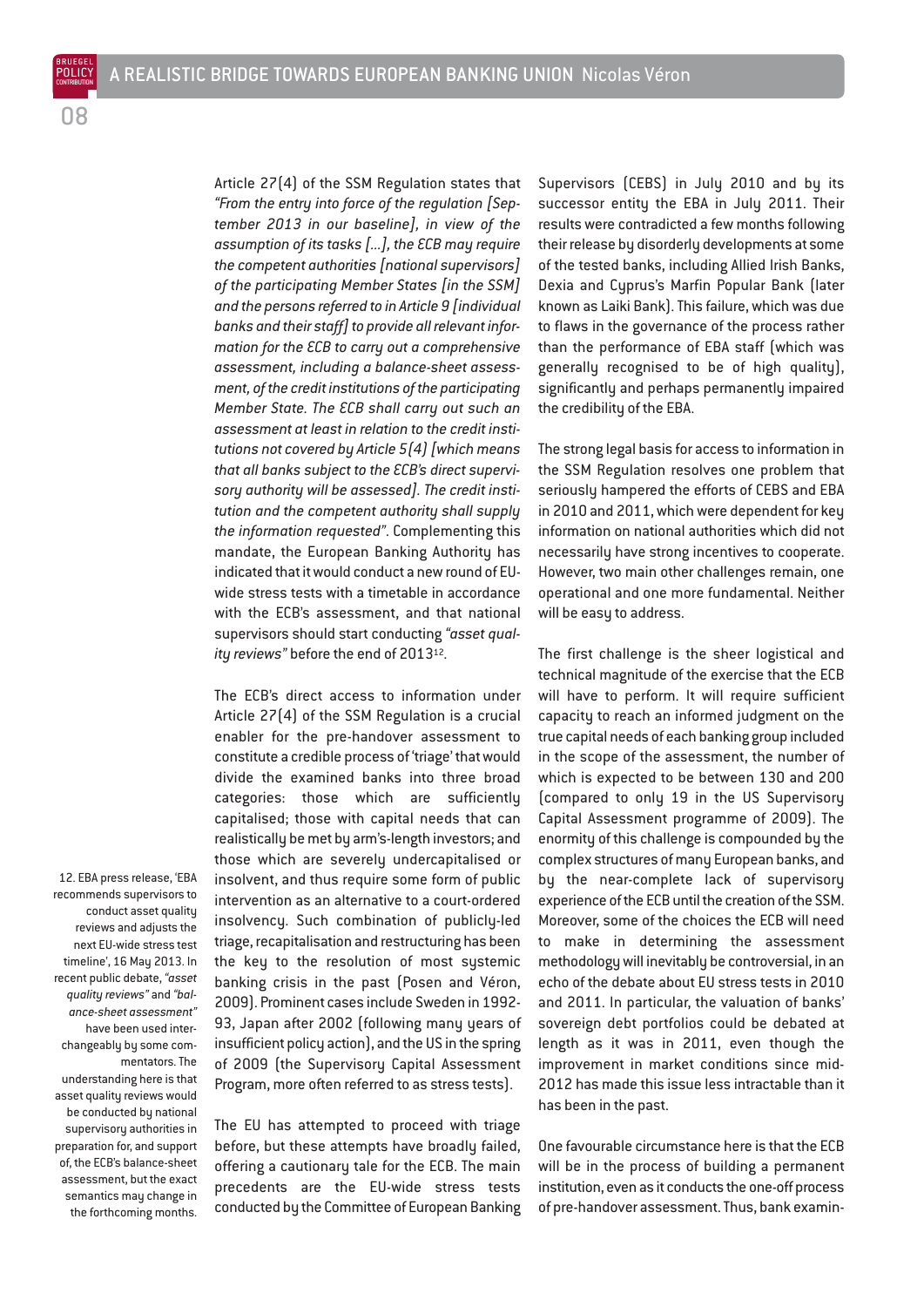na

POLIC

ers from national authorities who participate in the process, either on behalf of their national employer or seconded to the ECB or recruited by it, will have strong incentives to serve the ECB's objectives even if that involves highlighting the past supervisory failures of the national authorities. Such incentives will be markedly different from those that ruled national authorities' supervisory staff during the 2010 and 2011 stress tests, and are better aligned with the objective of restoring trust in the European banking system. Furthermore, the ECB will be able to also hire private-sector companies to help it in the assessment task (Draghi, 2013). But even so, this operational challenge entails very high execution risks. The ECB will have little time to demonstrate that it is able to address these risks adequately.

The second, more fundamental challenge is the likely misalignment of the incentives of the ECB and at least some member states, which will retain authority over resolution processes and be liable for any public funding, in the current absence of a robust policy framework to address the corresponding tensions. The obvious linkages between the reputation of the ECB as a supervisor and its credibility as a monetary institution, combined with the frustrating previous experience of the EBA with stress tests, create powerful incentives for the ECB to conduct the 2014 pre-handover assessment in a rigorous manner. Those member states that insist on the credibility of euro-area monetary policy, a group that includes Germany, should in principle be supportive of such rigour and aligned with the ECB in this respect (moreover a significant share of Germany's banking system will not be covered by the assessment, given the exemption of small banks including many German savings and cooperative banks). However, each member state will find itself at political and financial risk if the ECB detects significant levels of undercapitalisation in banks headquartered on its territory, and some member states may be inclined to dispute the assessment methodology that will have led the ECB to such conclusions.

Specifically, 'problem' banks – those found severely undercapitalised or insolvent in the prehandover assessment – must be properly handled without major financial stability consequences, which generally rules out courtordered insolvency processes. These problem banks are unlikely to find capital on an arm'slength basis. Because it is difficult to imagine that large capital gaps identified during the prehandover assessment could remain unaddressed for a significant period, they will thus require rapid public intervention to restructure them. In order to avoid potentially disruptive uncertainty, the aim must be that restructuring plans are announced for all problem banks together with the results of the comprehensive assessment, in anticipation of the actual handover of authority to the ECB. Of course, the magnitude of this issue, and the identification of the member states that will be most affected, depends crucially on the number and identity of problem banks, which by definition are unknown at this moment. However, if the assessment process is rigorous, this number could end up being significant.

In sum, the pre-handover assessment is highly likely to need to be complemented by prehandover restructuring of problem banks identified in the assessment. There is essentially no alternative: a botched assessment, comparable to the collective failures of risk analysis that marked the 2010 and 2011 stress tests, would be disastrous for the credibility of the ECB and could have wide-ranging destabilising consequences for the European financial and monetary system. Conversely, a well-managed process, with an effective framework to deal with problem banks, holds the promise of restoring trust in the European banking sector to an extent that has eluded policymakers since the start of the crisis in mid-2007. Depending on the perspective, the handover can be depicted either as a time bomb, or as a crucial milestone on the path to euro-area crisis resolution. If the 2014 handover is a failure, the banking union may become a bridge to nowhere.

*'The linkages between the ECB's reputation as a supervisor and its credibility as a monetary institution, combined with the frustrating previous experience of the stress tests, create powerful incentives for the ECB to conduct the 2014 pre-handover assessment in a rigorous manner.'*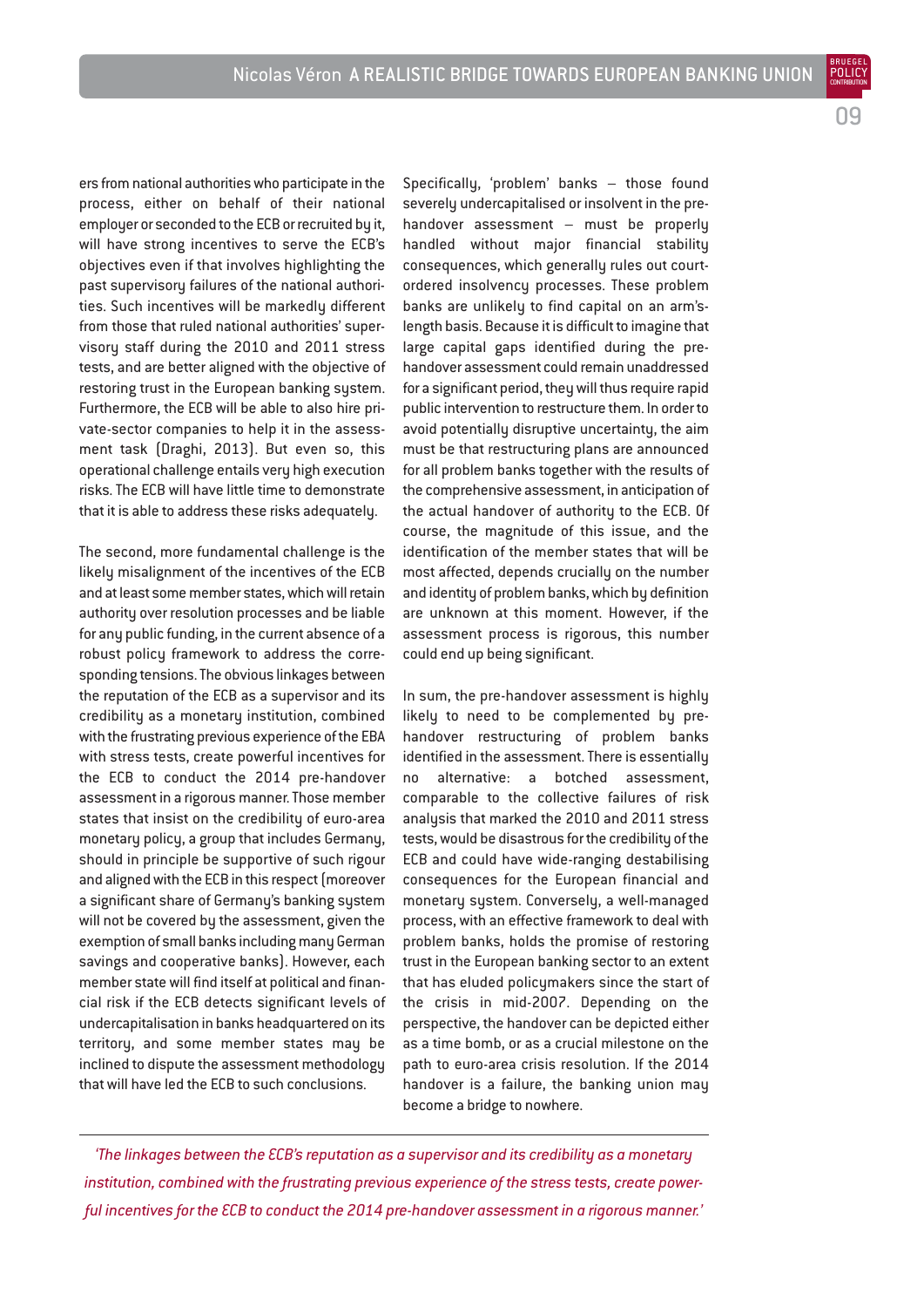Options to address the pre-handover restructuring of problem banks are further explored in the next two sections, with emphasis on the financial and governance aspects respectively.

#### THE FINANCIAL EQUATION OF 2014 RESTRUCTURING: LEGACY, BAIL-IN, AND ESCAPING THE DOOM LOOP

As previously emphasised, it is not possible to predict at this point how many problem banks will be identified in the ECB's 2014 pre-handover assessment, assuming it is rigorous, or in which countries they will be located or how large their capital gaps will be. If the capital gaps identified are small, the 2014 pre-handover restructuring as described in the previous section will be comparatively easy to carry out. However, based on the observation of past systemic crises and of moderate current growth prospects in Europe, policymakers must prepare for the possibility of important capital gaps with an impact that may be macroeconomically significant. The debate on how to share the burden associated with future restructuring has been dominated by three concerns: assigning responsibility for past supervisory failures, referred to as 'legacy' in the European policy discussion; shifting at least part of the cost to private claimants, often referred to as 'bail-in' in contrast to past bail-outs; while escaping the doom loop crisis-propagation mechanism as identified since 2011, and more generally preserving financial stability. Addressing jointly these three concerns will involve difficult trade-offs and political decisions.

#### Legacy

In a joint communication after a meeting near Helsinki on 25 September 2012, the three finance ministers of Finland, Germany and the Netherlands declared that *"principles that should be incorporated in design of the instrument for [future] direct recapitalisation [of banks by the ESM] include: (...) the ESM can take direct responsibility of problems that occur under the new supervision [by the ECB within the SSM], but legacy assets should be under the responsibility of national authorities"*. This position was intended to restrict the scope for direct recapitalisation of banks by the ESM, the possibility of which was

introduced in the 29 June 2012 statement that marked the start of the banking union endeavour and stated that *"when an effective single supervisory mechanism is established, involving the ECB, for banks in the euro area the ESM could, following a regular decision, have the possibility to recapitalise banks directly"*. The European Council conclusions of 14 December 2012 mention in a more open-ended manner that *"an operational framework, including the definition of legacy assets, should be agreed as soon as possible in the first semester 2013"* for future direct bank recapitalisations by the ESM.

The reference to 'legacy assets', however, gives the misleading impression that assets that carry risks from the past can be neatly separated from the rest of a bank's balance sheet on. This is generally not the case. A major share of assets in a typical European bank have long maturities and thus may be considered 'legacy' long beyond any specific cut-off date, and thus the separation of legacy assets from non-legacy assets is bound to be impractical.

The relevant distinction is not between legacy and non-legacy assets, but rather between legacy and non-legacy losses. The 2014 pre-handover assessment would force banks to crystallise losses that had not been properly acknowledged until then, and these legacy losses would determine the identification of the capital gap that may result at least partly in a recapitalisation or a restructuring by public authorities, possibly entailing a public cost. The assumption of such public cost at the European level, eg by the ESM, would more effectively contribute to breaking the doom loop, but the perception (and in at least some cases, reality) of past supervisory failures at the national level can be expected to make it politically impossible. Thus, it appears inescapable that public costs resulting from legacy losses in the 2014 pre-handover restructuring should be borne by the national public purse. For European banks with a significant level of cross-border activity, the capital gap may be filled by an ad-hoc combination of national contributions from different member states, as was the case in 2008 and later with Fortis and Dexia banks.

BRUEGEL POLICY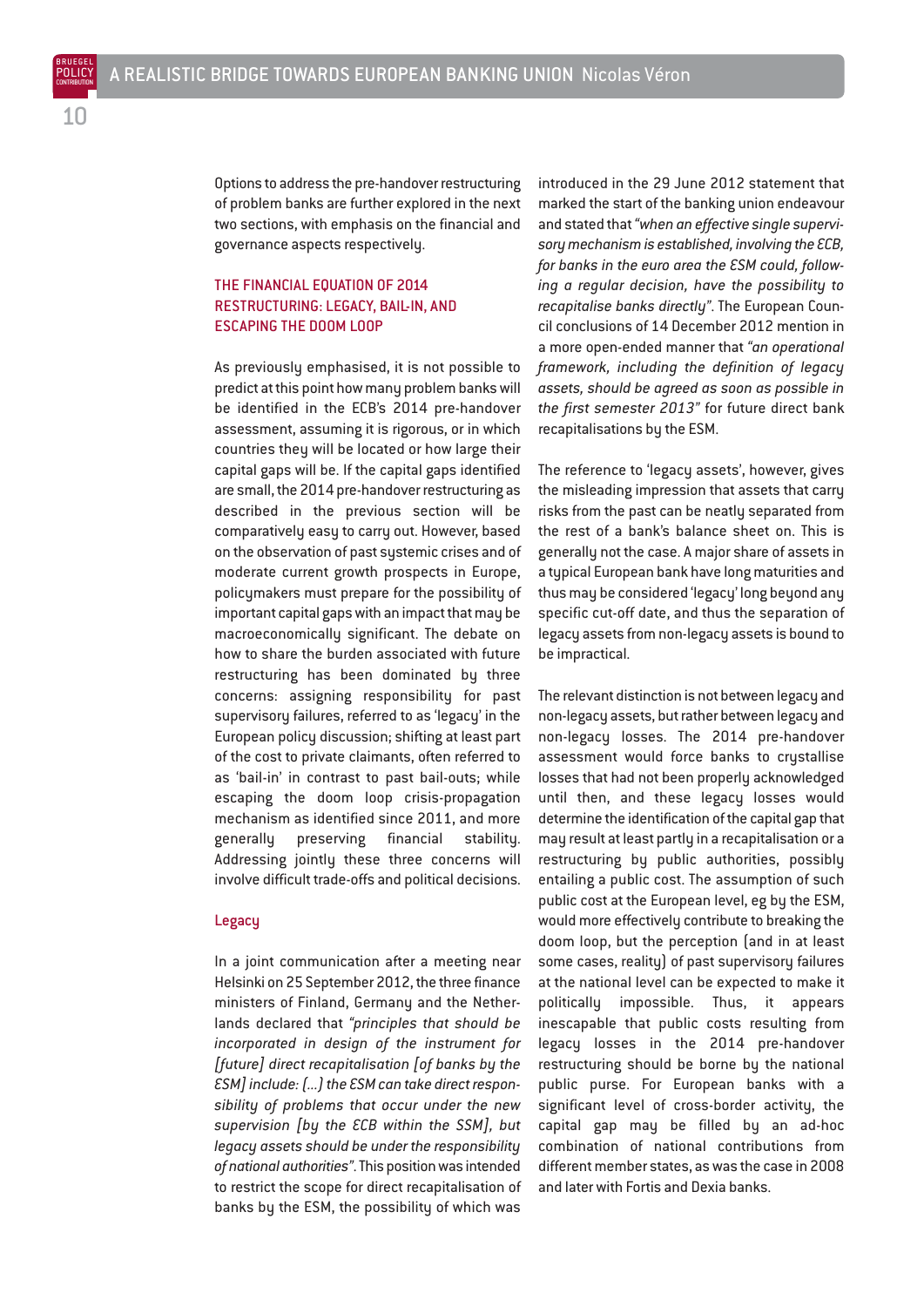11

BRUEGEL

The same principle, however, also applies after the handover, to the second span of the bridge. To the extent that the balance-sheet assessment conducted by the ECB in 2014 is comprehensive, losses that might materialise at a later stage (in or after 2015) will no longer be attributable to national legacy responsibilities. It would thus be contentious to assign such future losses to individual member states, including against assets that entered a bank's balance sheet before 2014 but were vetted during the pre-handover assessment. We return to this aspect below in the subsection on the doom loop.

#### Bail-in

During the first few years of the financial crisis starting in mid-2007, most EU member states appeared to see no alternatives to bailouts of private creditors (and even in some cases of shareholders) to resolve banking crisis situations. This stance, which was both generous to the private sector and onerous to the public purse, started with the rescue of Germany's IKB in late July 2007, and was uniformly applied for more than three years until late 2010, in contrast to parallel developments in the US (Goldstein and Véron, 2011). Gradually however, from late 2010 until late 2012, losses were more frequently imposed on at least some creditors, under various (and sometimes contested) legal frameworks and far from systematically. In almost all cases until early 2013, such 'haircuts' only affected junior or subordinated creditors, while senior unsecured ones have remained whole<sup>13</sup>. In early 2013, losses were imposed on senior unsecured creditors and also on uninsured depositors of Laiki Bank and the Bank of Cyprus. Thus, the European consensus has moved considerably over a few years, from systematic bailouts towards a more significant recourse to bail-ins.

Special resolution regimes for banks did not exist in most EU member states in 2007, but have been introduced in many of them since 2008. They are in the process of being harmonised, and in many cases reinforced, through the Bank Recovery and Resolution Directive (BRRD), initially proposed by the European Commission in early June 2012 and currently under discussion. It is expected that the BRRD will enshrine a clearer hierarchy of bank liabilities into European legislation, signaling that the use of public funds should only be envisaged after all (unsecured) creditors, and possibly uninsured depositors as well, have shared some of the restructuring burden. However, significant discretion is also likely to remain in the hands of national resolution authorities.

Bail-ins and special resolution regimes represent progress for the EU but they are not a magic formula. Even under the somewhat optimistic assumption that the BRRD will have been adopted and fully transposed into national legislation by all member states at the time of the 2014 prehandover restructuring, the extent to which they will enable policymakers to avoid bailing out private-sector claims on problem banks will depend on circumstances. Concerns about contagion within the banking system, the imposition of losses to systemically or politically important creditors (such as pension funds), loss of public trust in the financial system (which forced the Cypriot authorities to impose capital controls, an experience that euro-area policymakers may be wary of repeating) or negative shocks to the economy will all play a role, again depending on the magnitude of the capital gaps identified by the ECB's assessment. It would be entirely unrealistic to envisage bank resolution regimes, the aim of which is to maintain trust and to preserve financial system stability, as purely mechanistic, rules-based processes. Also, the BRRD in its current version envisages privatesector-funded resolution funds at the national and possibly European level, but such funds will take time to build up and they therefore are unlikely to play a major role in the 2014 pre-handover restructuring.

#### Escaping the doom loop

As previously noted, the aim to *"break the vicious circle between banks and sovereigns"* has been affirmed forcefully in successive declarations of the European Council, and is likely to be reaffirmed in the future. One year later, the doom loop has not been broken but several developments are bound to affect policymakers' thinking:

• Market conditions have improved and risks of euro-area break-up have receded, making

13. Denmark was an exception, with a more rigorous treatment of creditors and uninsured depositors of two problem banks in 2011, even though its policy framework was later modified. Cases of losses imposed on junior creditors included Anglo Irish Bank in 2010; Agricultural Bank of Greece, TT Hellenic Postbank, and a number of Spanish banks in 2012; and SNS Reaal in the Netherlands in early 2013.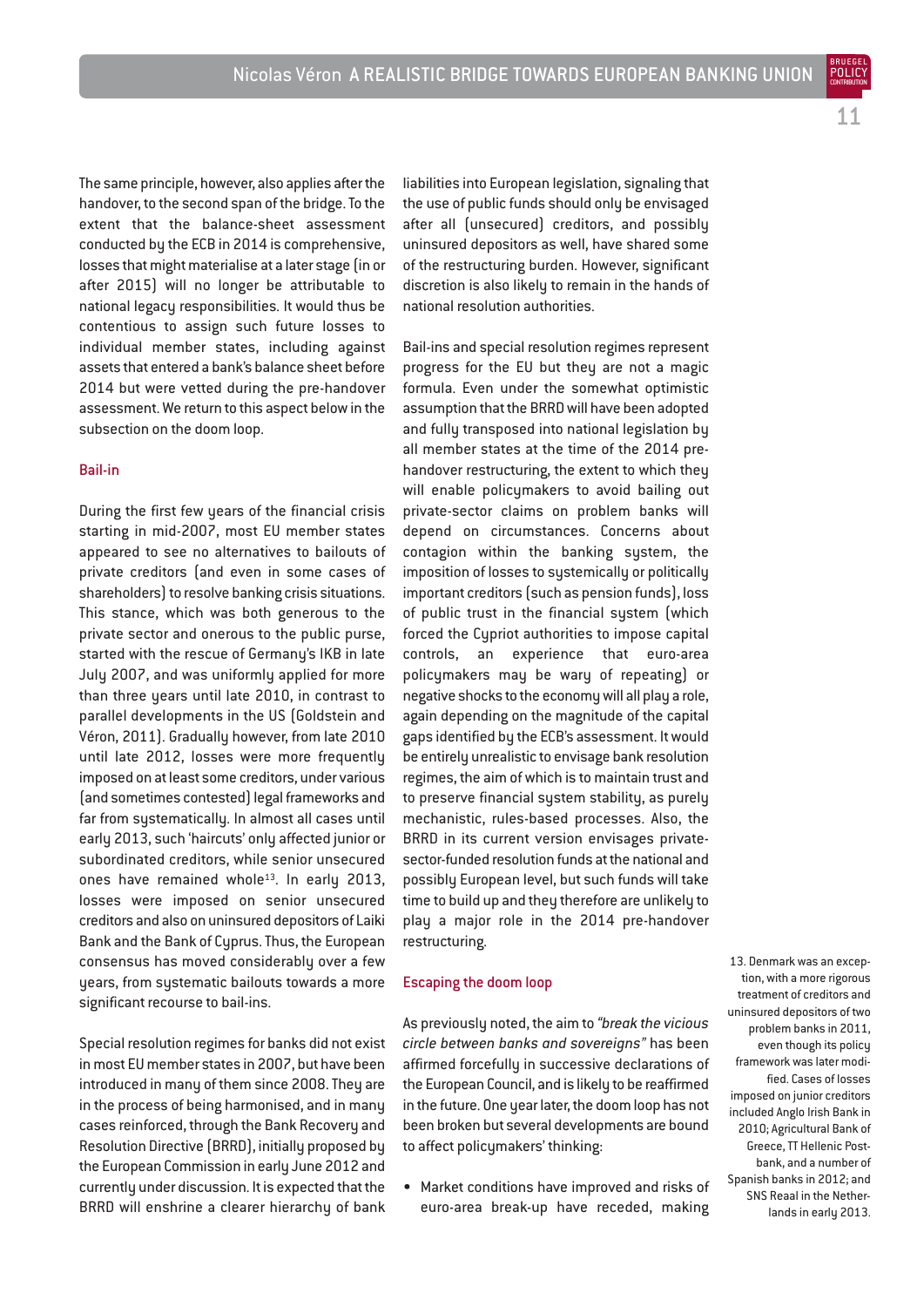contagion prospects less immediate;

- The discussion about legacy, including in the context of the German general election cycle, has made it near-impossible to envisage direct recapitalisations by the ESM until at least some time after the 2014 handover, contrary to the initial hopes of some observers, particularly in Spain and other member states;
- The divergence of credit conditions across member states has been confirmed and increasingly documented, not least by the ECB. Misallocation and/or scarcity of bank credit represent an increasingly evident drag on Europe's economic recovery prospects, particularly in the periphery (eg Darvas, 2013).

Markets are forward-looking, and the doom loop is framed by expectations about the future. Escape is possible only if investors are convinced that idiosyncratic sovereign liabilities associated with national banking sectors stop once the legacy issues are dealt with. This entails a credible commitment that any future public cost following the 2014 restructuring will be borne at the European level, and that the pre-handover restructuring will be implemented in a way that does not discriminate between claimants on the basis of their nationality or the nationality of the problem bank. These conditions are not incompatible with the principle of national responsibility for legacy losses, but they have two implications that may be politically contentious.

The first implication is that the parameters for bailin cannot be left at the discretion of national authorities. If investors are persuaded that, say, senior uninsured creditors of a Spanish or Italian problem bank will suffer large haircuts during the 2014 pre-handover restructuring, but those of a problem bank with the same capital gap will be guaranteed by the national government in Germany or the Netherlands, then the doom loop will be reinforced instead of being mitigated. This is not a theoretical concern: for example, S&P (2013) write *"we believe that governments with sufficient capacity* [emphasis added] *will continue to support senior creditors of systemically important banks for about the next three to five years"*. One assumes this challenge is what the German finance minister had in mind when he called for *"a mechanism to restructure or* *wind up the weakest banks in an orderly, predictable and uniform fashion throughout Europe"*(emphasis added; Schäuble, 2013). It has not been addressed or even sufficiently debated to date, and we return to it in the next section.

The second implication is that an unambiguous and credible commitment must be made by the European Council that after the 2014 handover (either immediately, or following a pre-determined transition phase of no more than, say, twelve months following the handover date), Europeanlevel funding of the cost of future bank restructurings will be the default option rather than an ultima ratio. This is implied by the insistence on dealing comprehensively with legacy issues at the time of the handover, and must be made explicit. The nature of the corresponding European financial resources may include the ESM, a European levy on the financial sector, or a combination thereof, the key consideration being its pooling at the European level that enable a dissociation from national balance sheets and sovereign credit conditions. Of course, the more rigorous the pre-handover assessment, the more limited the likelihood and extent of post-handover reliance on European funding for restructuring, as banks would have comparatively stronger balance sheets at the time of the handover and would thus have, all things equal, less need for public intervention in the future.

The bridge metaphor helps clarify the distinction. The direct public funding of bank restructurings, if needed at all, would be national over the bridge's first span and European over the second span and beyond. The recourse to bail-in may help reduce such public cost, but its parameters should not depend on nationality.

#### The pain and the gain

If a significant number of problem banks with large capital gaps are identified in the ECB's 2014 prehandover assessment, the corresponding restructurings will not be painless.

First, it is possible that one or several member states may be threatened by liquidity shortages as a consequence of their respective shares of the bank restructuring burden. The EU has a policy

BRUEGEL POLICY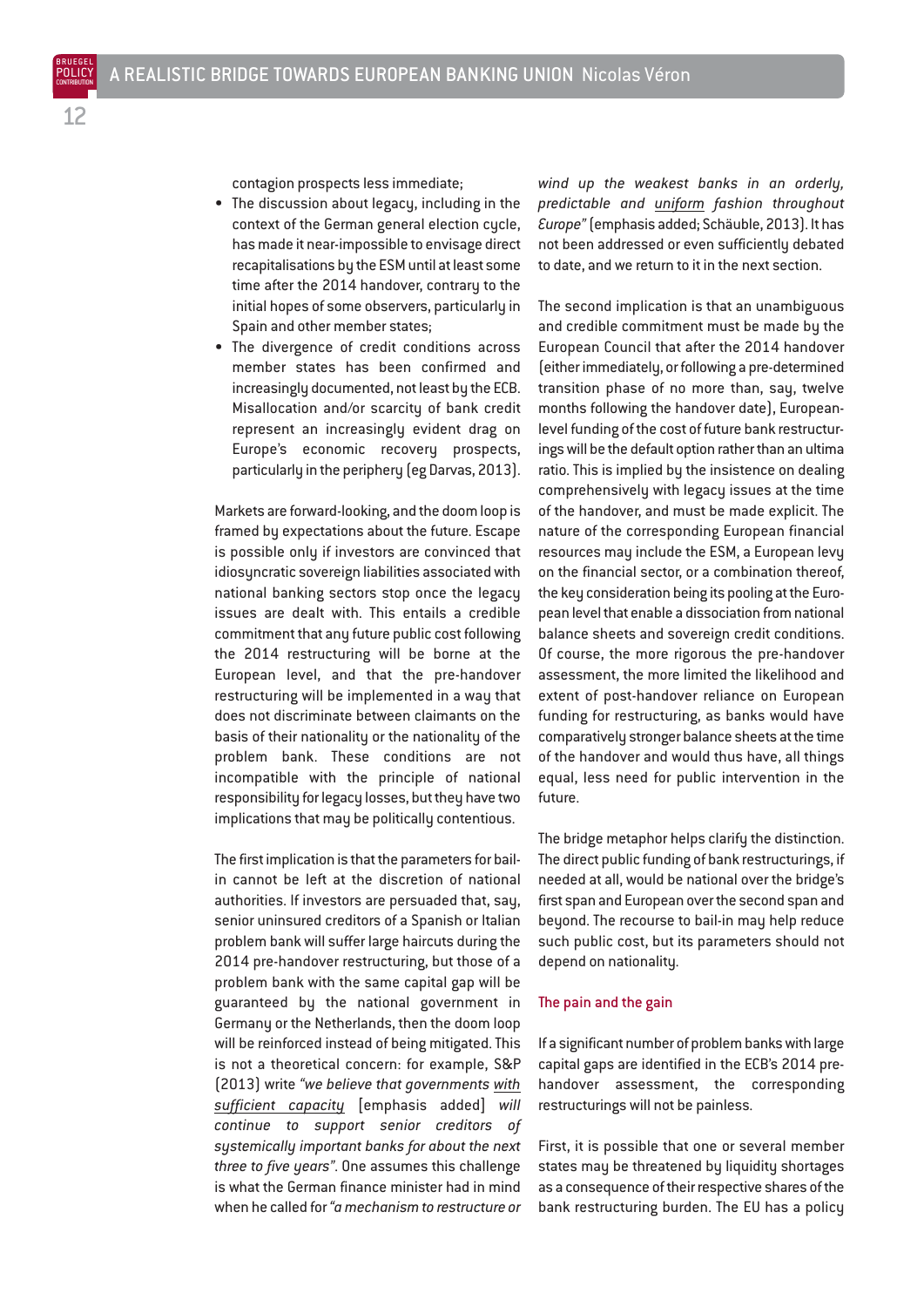POLIC

framework in place to address such situations, with ESM assistance on the basis of the already established pattern of ESM lending to governments. Experience suggests that it is a difficult process, but this is a consequence of the insistence on national responsibility for legacy losses.

Second, widespread restructuring of problem banks may accelerate restructuring in the nonfinancial sector, as 'pretend and extend' credit would stop being provided to unviable economic agents under the pattern colloquially known as 'zombie banks lending to zombie borrowers'. The extent of this adjustment will depend on the extent of problems uncovered in the balancesheet assessment.

On the other hand, the potential gains from a wellmanaged assessment and restructuring process are considerable. Escaping the doom loop would decisively enhance the resilience of the European financial system and mitigate the economic impact of sovereign fragility. Moreover, lifting the dark cloud of uncertainty that currently hovers above Europe's banking sector will enhance confidence to an extent that has not been achieved since 2007, and can be expected to have a momentous positive impact on credit provision and European growth prospects. The precedent of the US in and after 2009, among others, is encouraging in this respect. Restoring trust in Europe's banks will not be sufficient to put Europe back on a sustainable expansion trajectory, but it is arguably a necessary component of any credible growth strategy.

Moreover, it might be argued that the national public costs associated with legacy losses in problem banks are already priced in, at least to a significant degree: in this narrative, investors expect countries with weak banking systems to be burdened by their future cleaning-up; this affects current sovereign yields, even if the amount of future restructuring burden is a matter of assumption. If this assumption is even partly true, the likelihood of member states losing access to market funding as a consequence of the 2014 pre-handover restructuring would be limited. The lifting of current uncertainty over contingent sovereign liabilities from problem banks might even have a positive impact on sovereign credit conditions.

Even so, the period preceding the 2014 handover and the announcement of restructuring plans for problem banks is likely to be affected by significant market volatility, and investors' reactions cannot be reliably predicted in advance. It will be important for European policymakers to put in place robust communication channels with the investor community, and to keep as much flexibility as possible to address unexpected developments. This also argues in favour of a political agreement on significant centralisation of decision-making, as no member state will gain from unnecessary market volatility during this delicate transition.

#### THE SRM AND GOVERNANCE OF BANK RESTRUCTURING

While the previous section addressed the question of funding, it leaves open the equally difficult issue of how individual decisions on bank restructuring might be made, with possible implications for the use of public funds, both before and after the 2014 handover. European leaders decided in December 2012 to complement the BRRD with the establishment of a Single Resolution Mechanism (SRM), but the terms of this debate are still confused and confusing.

To start with, it is not obvious whether the SRM can be in place at the time of the 2014 pre-handover assessment and restructuring. As previously emphasised, the success of this first phase (the first span of the bridge) is a precondition for any future banking union development. It would make little sense to focus on the SRM if it only enters into force in 2015<sup>14</sup> and the prior restructuring

*'Widespread restructuring of problem banks may accelerate restructuring in the non-financial sector, as "pretend and extend" credit would stop being provided to unviable economic agents under the pattern colloquially known as "zombie banks lending to zombie borrowers".'*

14. Rebecca Christie, 'Barnier Says EU Bank Resolution Should Start January 2015', *Bloomberg First Word*, 7 June 2013.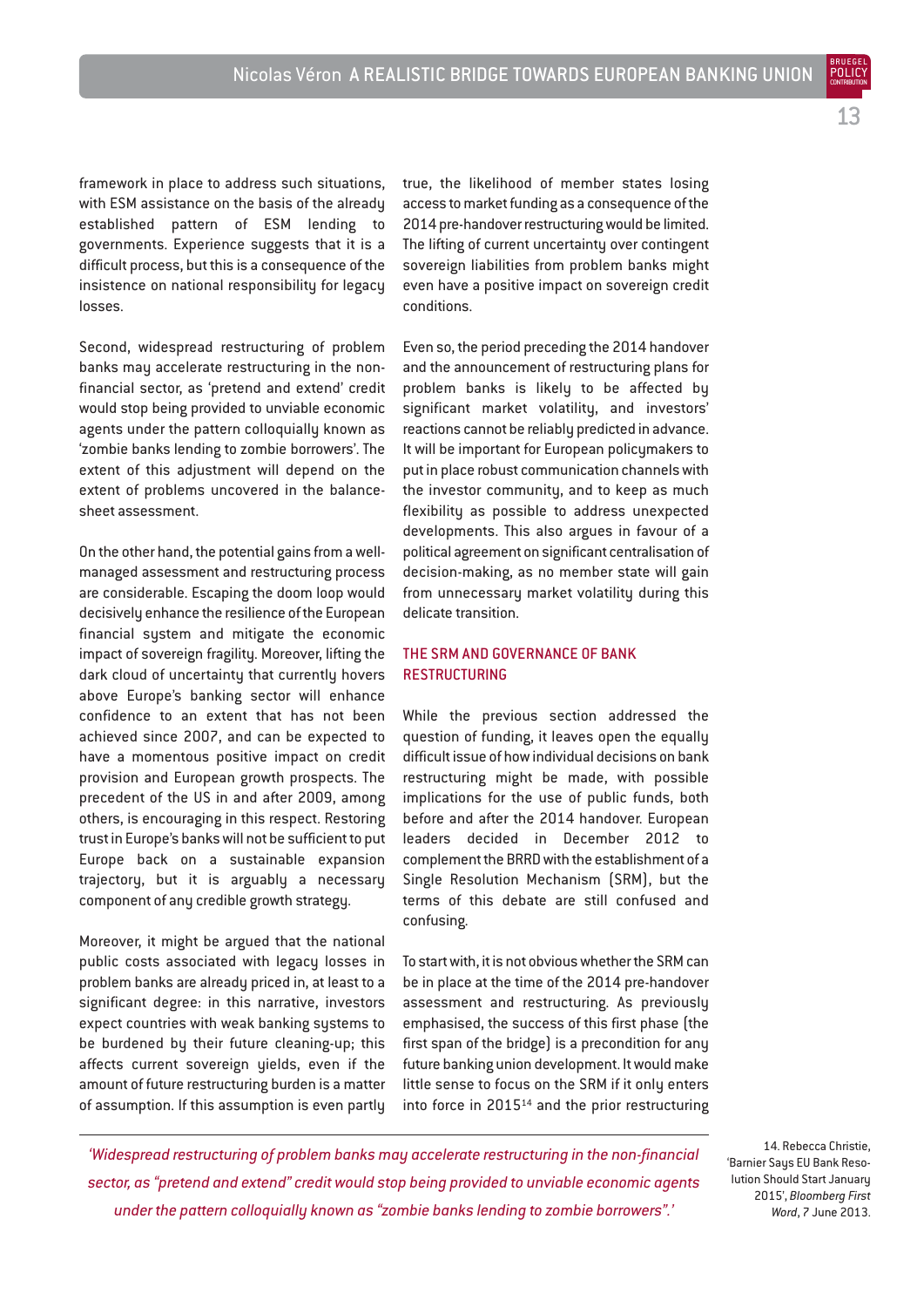phase is botched. Moreover, the design of the resolution mechanism in the phase that follows the 2014 handover (the second span of the bridge) will build on the numerous lessons that will certainly be learnt during the experience of the pre-handover assessment and restructuring phase.

Furthermore, there is no clarity yet on the form the SRM might take, and a range of options could be considered (see Véron & Wolff, 2013). The joint French-German declaration of 29 May 2013 refers to a *"single resolution board involving national resolution authorities and allowing quick, effective and coherent decision-making at the central level,"* thus implying a collective, possibly protracted decision-making process. By contrast, an early draft of the proposal from the European Commission has been reported as giving a prominent role to the Commission itself<sup>15</sup>. This proposal has not been published by the Commission at the time of writing.

Even after publication of the Commission's proposal, and given the German general election cycle, the political choices on the steering of the 2014 pre-handover restructuring and the SRM are unlikely to be made by European leaders before the last quarter of 2013 at the earliest. The legislative timeline to establish the SRM before the 2014 pre-handover restructuring appears exceedingly tight, given that the term of the current European Parliament ends in the spring of 2014.

There are a number of requirements on the decision-making system that needs to be in place to manage the 2014 pre-handover restructuring, whether or not it is called a single resolution mechanism: 16

• It must allow for rapid decisions and flexibility, while limiting legal uncertainty to the greatest extent possible. Restructuring plans will need to be negotiated on a case-by-case basis and may involve complex, tailor-made financial engineering. These require considerable skills, flexibility, and financial acumen. Each case is specific, and any mistake, misjudgment or unnecessary delay can be extremely costly. A consensus-based committee decision framework is not well suited for this task.

It must ensure uniformity of bail-in parameters across member states, as analysed in the previous section. A divergence of practices would exacerbate the doom loop and may impair European financial stability.

- It must be able to manage the cases of problem banks with significant cross-border operations throughout the geographical perimeter of the SSM. An abundant literature establishes that for such banks, the restructuring process is bound to be significantly more effective and less costly to the public if the decision-making process is centralised (eg Véron, 2007), and this is reinforced by the crisis experience with cases such as Fortis and Dexia.
- It must ensure a Europe-wide level playing field for banking consolidation. Mergers and acquisitions are a normal component of bank restructuring strategies and can be expected to play an important role in the pre-handover restructuring phase. However, national authorities have had until now an inherent tendency to favour intra-country consolidation for a number of reasons that include information asummetries, economic nationalism and a widespread legacy in Europe of past use of banks by governments as instruments of national economic policies. In a European context in which many national banking markets are highly concentrated among a few large domestic banks, this may lead to economically suboptimal patterns of consolidation that may also in some cases reinforce the doom loop rather than mitigating it.

It will be a challenge to fulfil all these conditions, given political constraints and the absence of a legally robust European resolution regime, which probably requires treaty change as discussed above, and in any event will not be in place in 2014 or even 2015. It will be even more difficult in the absence of a European financial facility for bank recapitalisation that could have created incentives for member states to cooperate. Moreover, even national resolution regimes, to the extent that they will be in place following adoption of the BRRD, will be untested in most member states and raise major operational and legal issues.

A key factor is the control of state aid by the

15. Alex Barker, James Fontanella-Khan and Peter Spiegel, 'EU banks blueprint sets up clash with Germany', *Financial Times*, 4 June 2013.

16. ECB President Mario Draghi noted at a news conference on 6 June 2013: *"We are confident that the single resolution mechanism will be in place by the time the single supervisor takes over (...) A different thing would be the existence of a single resolution authority."* Gabriele Steinhauser, 'A Single Resolution "Nothaurity"', *Wall Street Journal*, 7 June 2013.

BRUEGEL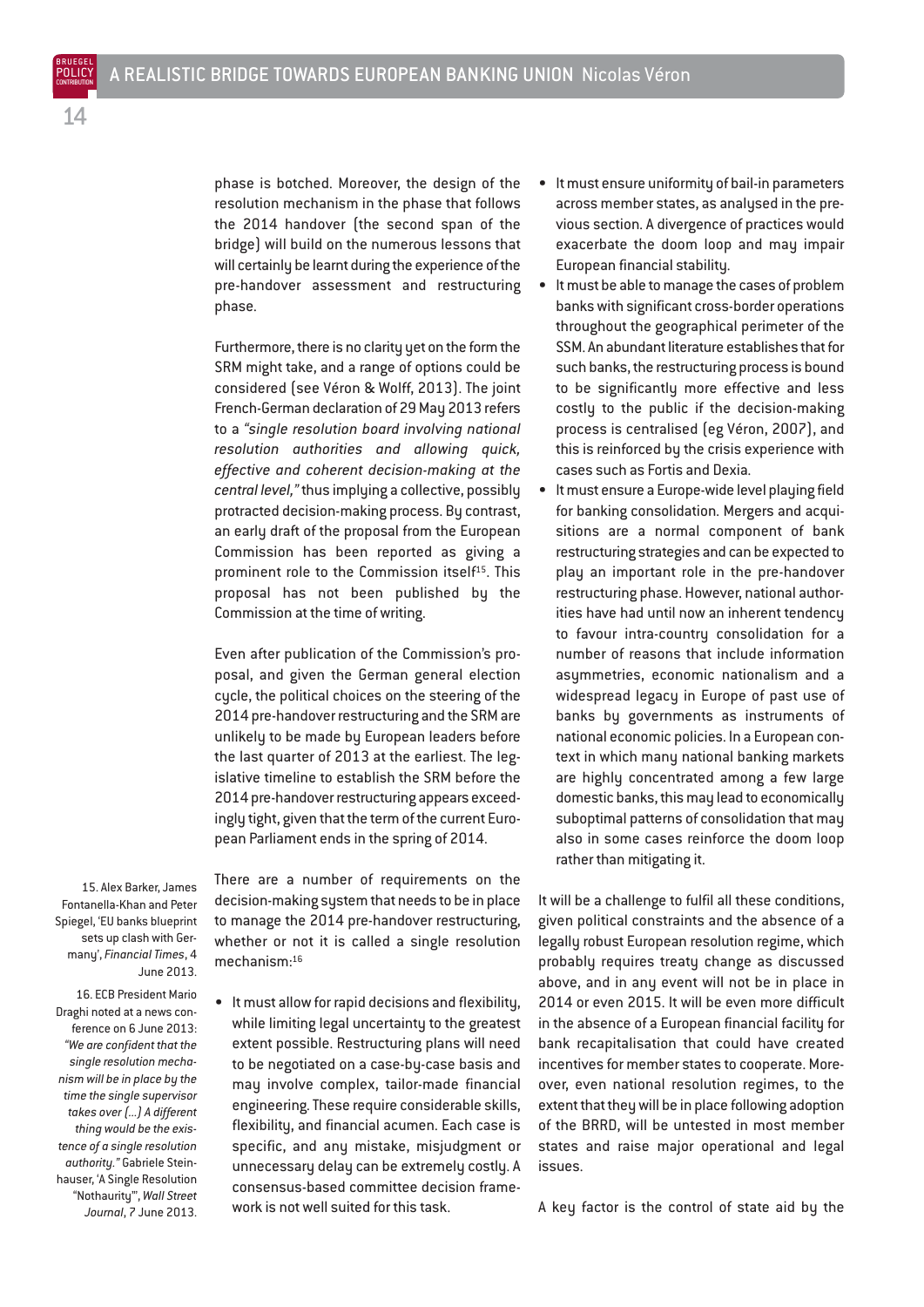European Commission in the context of such restructuring. Through state aid control, the Commission's Directorate-General for Competition Policy (DG COMP) has become a prominent player in determining bank restructuring strategies throughout the EU, and has developed a unique operational capability in this area. The continued need to ensure consistency of competition policy enforcement suggests that DG COMP's financial crisis task force will play an important and possibly central role in any European framework for the restructuring of problem banks in the 2014 transition. DG COMP's competition policy mandate makes it an awkward agent for system-wide bank restructuring, but it may have to assume leadership – as it has already done to a significant extent in the case of Spain – only because it has more of the required experience than any other player, and for lack of a better alternative.

Even assuming that the experience and authority of DG COMP is leveraged to the maximum possible extent, there is probably no perfectly elegant way to resolve this challenge. Still, Europe's leaders have a window of opportunity to agree on a joint and/or delegated decision-making process that ensures sufficiently swift and uniform handling of the 2014 restructuring in a manner that preserves financial stability, mitigates the doom loop, and minimises the public cost. But, at the time of writing, it is not possible to say with confidence that this opportunity will be taken advantage of.

#### A POSSIBLE SEQUENCE

Bringing together all the pieces, we present here a possible sequence of events that illustrates the possibility, at least in principle, of a successful transition towards a banking union.

This of course is not intended to be a forecast: the current European circumstances are far too complex for such predictability. The aim is only to demonstrate that, assuming a sufficient degree of lucidity and diligence in the policy process, the numerous constraints that apply to the European

banking debate can be simultaneously addressed in a reasonable manner. Market and political risks will remain high at each step of the process, but the banking union equation is not (yet) impossible to resolve.

#### First span of the bridge: addressing the legacy (2013-14)

- Q3 2013: publication of the final SSM Regulation; start of operational buildup of the ECB's own supervisory capability; decisions by noneuro EU member states to join or not the SSM from the outset; progress towards finalisation of the BRRD.
- Q4 2013: adoption of the BRRD and of the DGS directive; preliminary asset quality reviews by national authorities in anticipation of the 2014 handover; clarification of the European decision-making system for bank restructuring in the pre-handover phase; negotiation of the agreement between the ECB and national supervisors on the conduct of the 2014 prehandover assessment and future modalities of cooperation.
- Q1 2014: start of transposition of the BRRD into national legislation of member states; finalisation of the European decision-making system for pre-handover bank restructuring; start of the pre-handover balance sheet assessments by the ECB with the cooperation of national supervisors.
- Q2 2014: completion of transposition of the BRRD in individual member states; completion of pre-handover balance sheet assessments and corresponding stress tests coordinated by EBA; start of preparation of restructuring plans for problem banks.
- Q3/Q4 2014: decisions on restructuring plans for problem banks; announcement of the results of the assessments and stress tests, and communication on the restructuring plans; market-driven recapitalisation of those banks found to be undercapitalised but not severely so; implementation of the restructuring plans for problem banks, with funding from member

*'Europe's leaders have a window of opportunity to agree on a joint and/or delegated decisionmaking process that ensures swift and uniform handling of the 2014 restructuring in a manner that preserves financial stability, mitigates the doom loop, and minimises the public cost.'*

BRUEGEL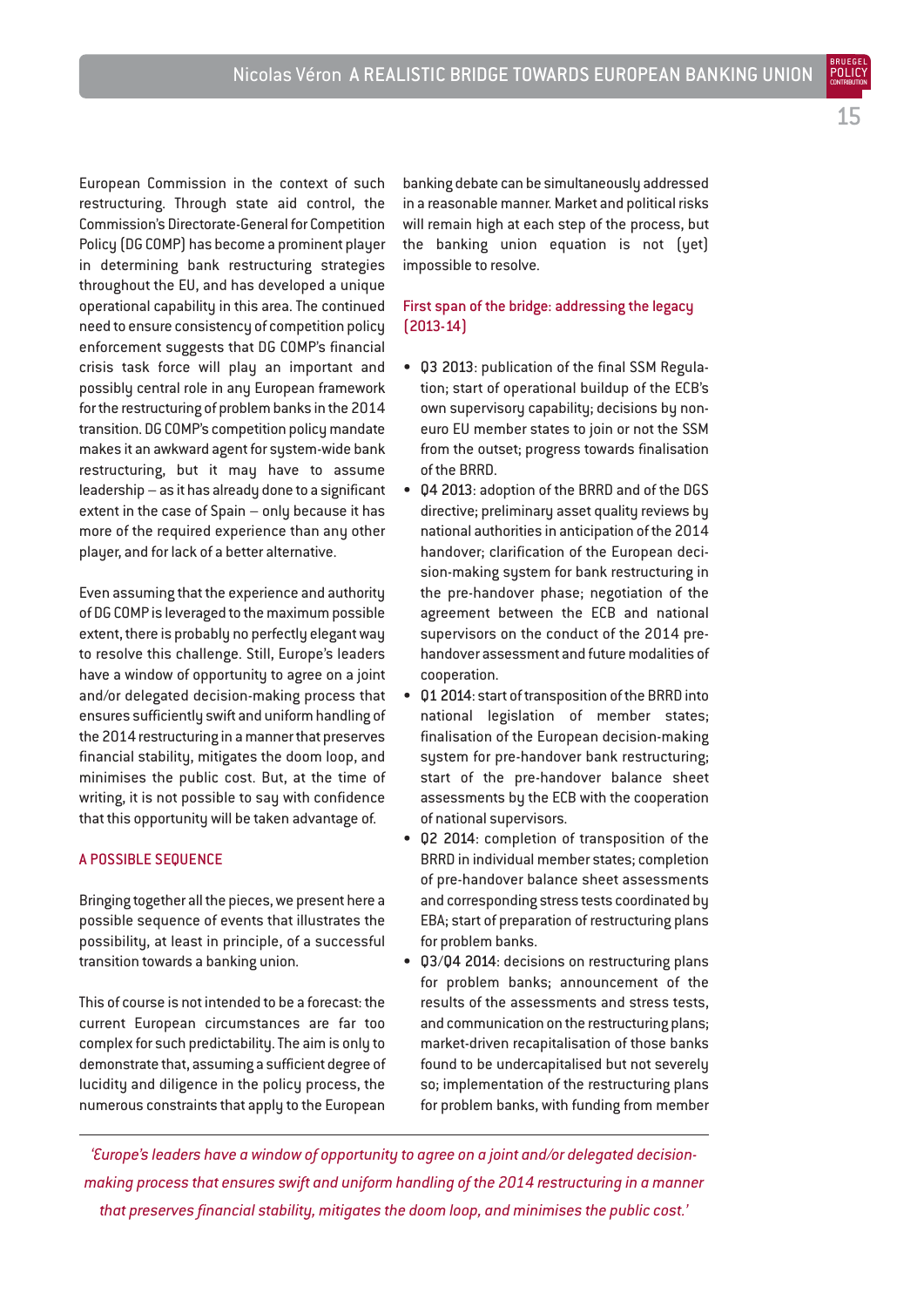states to the extent needed and bail-in to the extent possible; if any member states experience liquidity shortages as a consequence, negotiation of ESM assistance to those member states; effective handover of direct supervisory authority to the ECB.

#### Second span of the bridge: the 'timber-framed banking union' (starting late 2014/early 2015)

• Further buildup of the ECB's supervisory capabilities; adjustment of European bank resolution mechanisms on the basis of lessons learnt during the handover; any new public expenditure in newly emerging banking situations covered by European resources (including the ESM and/or contributions from the European financial sector); further harmonisation of EU banking regulation; preparation and negotiation of treaty change.

#### Third span of the bridge: building the 'steelframed banking union' (following treaty change)

• Implementation of treaty change and transition towards permanent banking union: adjustments to the SSM, including possibly more autonomy from monetary policy and equal governance rights and responsibilities for non-euro EU member states; creation of a European insolvency regime for banks; establishment of a European special resolution regime for banks and of the European Resolution Authority to administer it; creation of a European deposit insurance system with adequate funding and European fiscal backstop; broader EU reform (fiscal union, economic union, political union) to ensure the sustainability of the broader institutional and policy framework.

#### **REFERENCES**

- Cihak, Martin, and Joerg Decressin (2007) 'The Case for a European Banking Charter', *Working Paper* WP/07/173, International Monetary Fund
- Coeuré, Benoit (2013) 'The Single Resolution Mechanism: Why it is needed', speech at the International Capital Markets Association's Annual Meeting and Conference, Copenhagen, 23 May, Frankfurt: European Central Bank
- Darvas, Zsolt (2013) 'Can Europe Recover Without Credit?' *Policy Contribution* 2013/03, Bruegel
- Draghi, Mario (2013) 'Strengthening financial resilience', speech at the 2013 International Monetary Conference in Shanghai, 3 June, Frankfurt: European Central Bank
- Fonteyne, Wim, Wouter Bossu, Luis Cortavarria-Checkley, Alessandro Giustiniani, Alessandro Gullo, Daniel Hardy and Sean Kerr (2010) 'Crisis Management and Resolution for a European Banking System', *Working Paper* WP/10/70, International Monetary Fund
- Goldstein, Morris and Nicolas Véron (2011) 'Too big to fail: the transatlantic debate', *Working Paper* 2011/03, Bruegel
- Goyal, Rishi, Petya Koeva Brooks, Mahmood Pradhan, Thierry Tressel, Giovanni Dell'Ariccia, Ross Leckow, Ceyla Pazarbasioglu and IMF Staff team (2013) 'A Banking Union for the Euro Area', *Staff Discussion Note* SDN/13/01, International Monetary Fund
- De Larosiere, Jacques and co-authors (2009) *Report of the High-Level Group on Financial Supervision in the EU*, European Commission
- Marzinotto, Benedicta, Jean Pisani-Ferry and Guntram Wolff (2012) 'An action plan for Europe's leaders', *Policy Contribution* 2011/09, Bruegel
- Pisani-Ferry, Jean, Andre Sapir, Nicolas Veron and Guntram Wolff (2012) 'What kind of European banking union?' *Policy Contribution* 2012/12, Bruegel
- Posen, Adam and Nicolas Veron (2009) 'A solution for Europe's banking problem', *Policy Brief* 2009/03, Bruegel

BRUEGEL POLICY